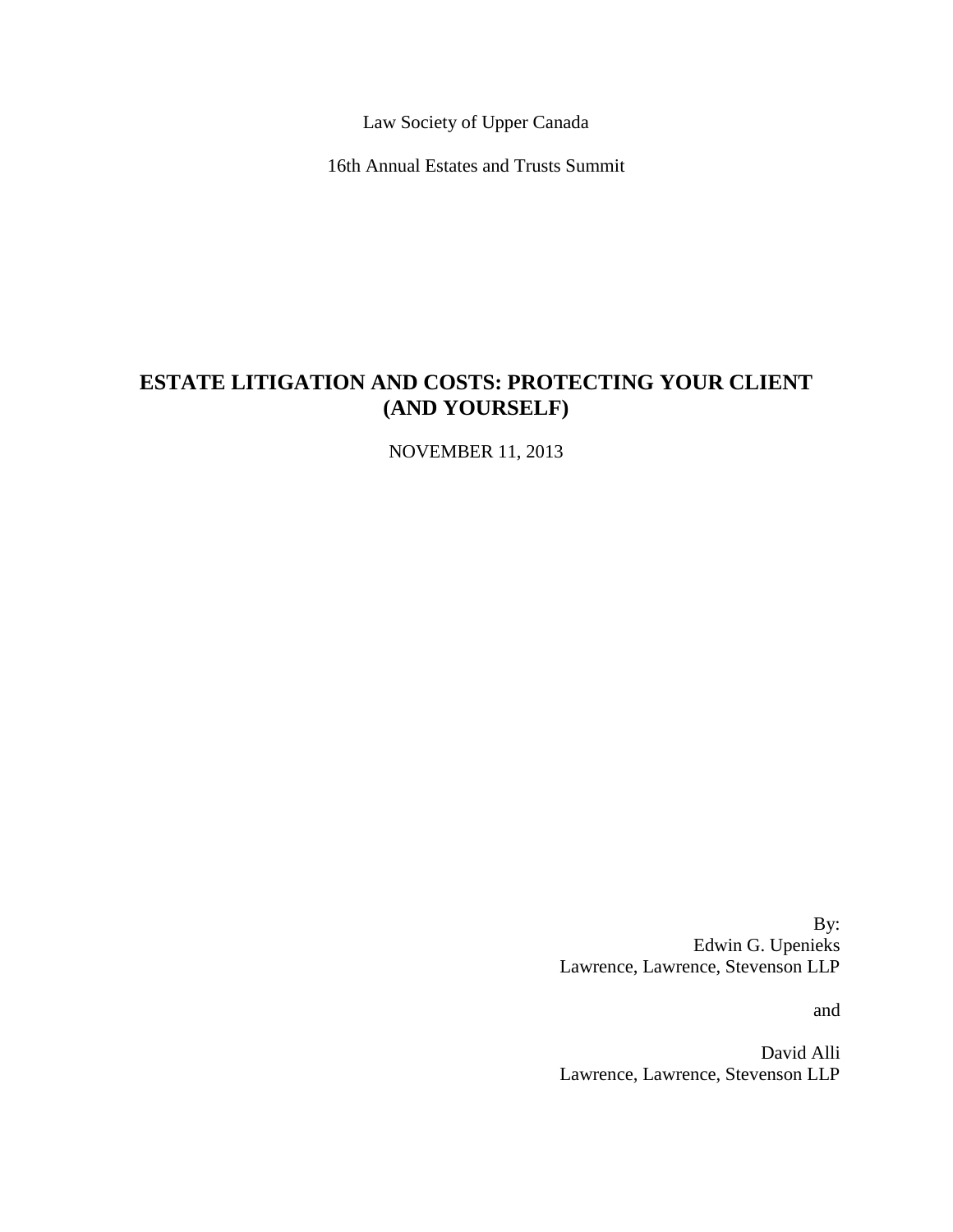# **TABLE OF CONTENTS**

| <b>SECTION</b>                                        | <b>PAGE</b>    |
|-------------------------------------------------------|----------------|
| <b>SECTION I: INTRODUCTION</b>                        | $\overline{2}$ |
| <b>SECTION II: GUIDING PRINCIPLES</b>                 | 3              |
| SECTION III: THE PAST AND PRESENT                     | 5              |
| A. The Traditional Approach                           | 5              |
| <b>B.</b> The New Era                                 | 5              |
| SECTION IV: FACTORS UTILIZED IN THE ANALYSIS OF COSTS | 7              |
| A. Conduct                                            | 7              |
| i. Regarding the Losing Party                         | 7              |
| ii. Regarding the Lawyer                              | 14             |
| <b>B.</b> Proportionality                             | 18             |
| C. Reasonable Expectations and a Bill of Costs        | 21             |
| D. Offer to Settle                                    | 23             |
| <b>SECTION V: PRACTICE ADVICE</b>                     | 26             |
| A. During Litigation                                  | 26             |
| B. Managing the Solicitor-Client Relationship         | 27             |
| <b>SECTION VI: CONCLUSION</b>                         | 30             |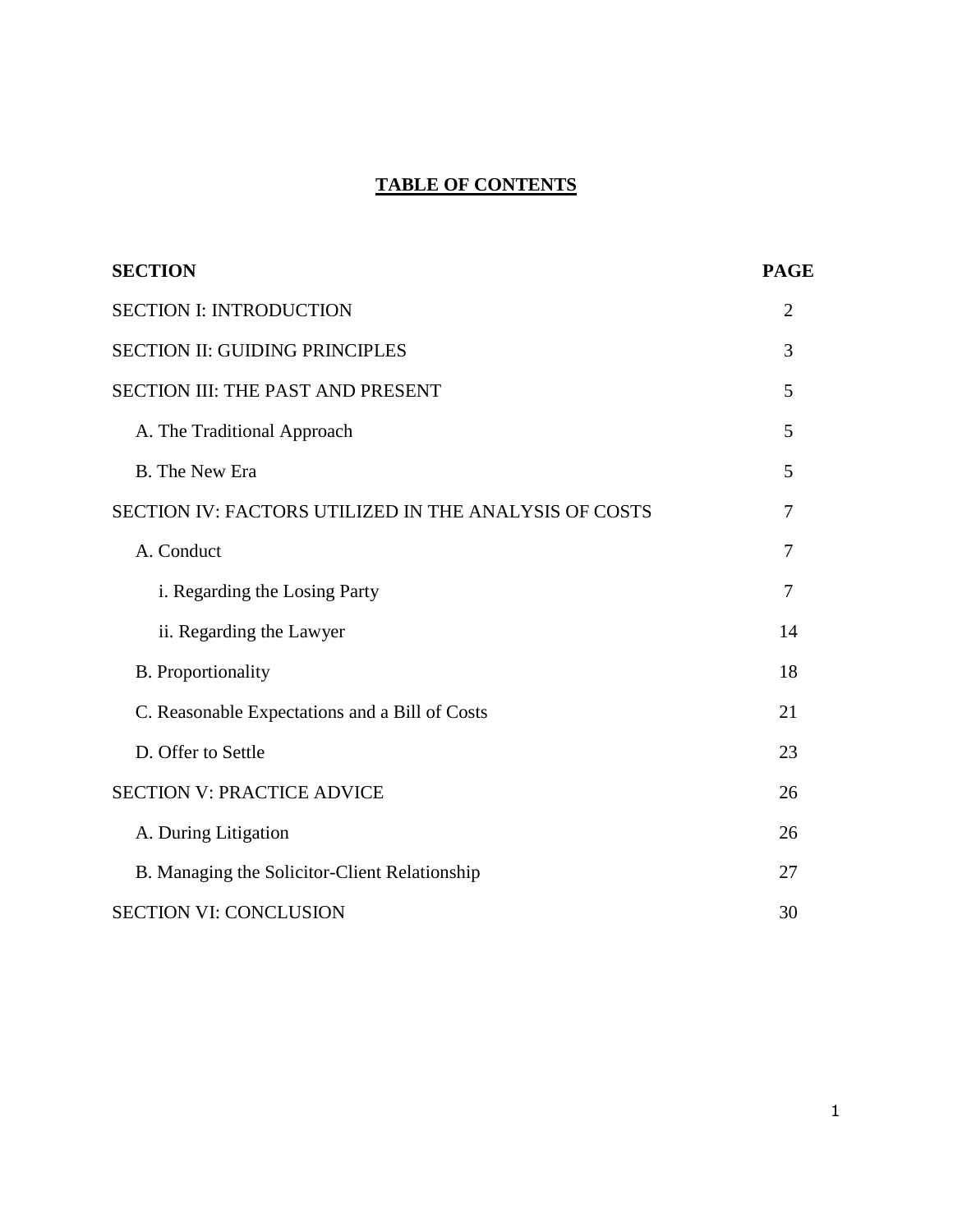## **SECTION I: INTRODUCTION**

-

At the outset of litigation, costs can sometimes be a distant thought, as the reality of being saddled with the fees of one's opponent have not yet become tangible. However, judges are lending more consideration to costs, and counsel should be increasingly mindful of that. Years ago costs were not really an area that justified acute attention. Nevertheless, with the development of this area in the estates context, it becomes clear that this last-leg of combat requires strategic thinking from the inception of litigation. The conduct during the proceedings can have a large determination as to how costs are finally apportioned.

The traditional approach to costs awards was altered dramatically by the seminal case of *McDouglad Estate v. Gooderham*, <sup>*1*</sup> whereby, Justice Gillese ushered in a shift towards the now familiar "loser pays" principle common in civil litigation. Prior to this point, estate litigators did not have very much to fear regarding costs awards, since the norm was to have the costs of litigation paid out of the estate. As such, there was very little risk, and the possibility of large reward, and the estate itself would end up paying all costs.

However, recent decisions have reflected a trend that has taken a more active approach in shielding the estate from payment of costs, and shifting cost consequences onto the parties themselves and even counsel. Increasingly, costs follow the event, and awards are being given on a substantial and full indemnity basis against the unsuccessful litigant.

<sup>1</sup> *McDougald Estate v. Gooderham*, 2005, CarswellOnt 2407, 17 E.T.R. (3d) 36 (Ont. C.A.).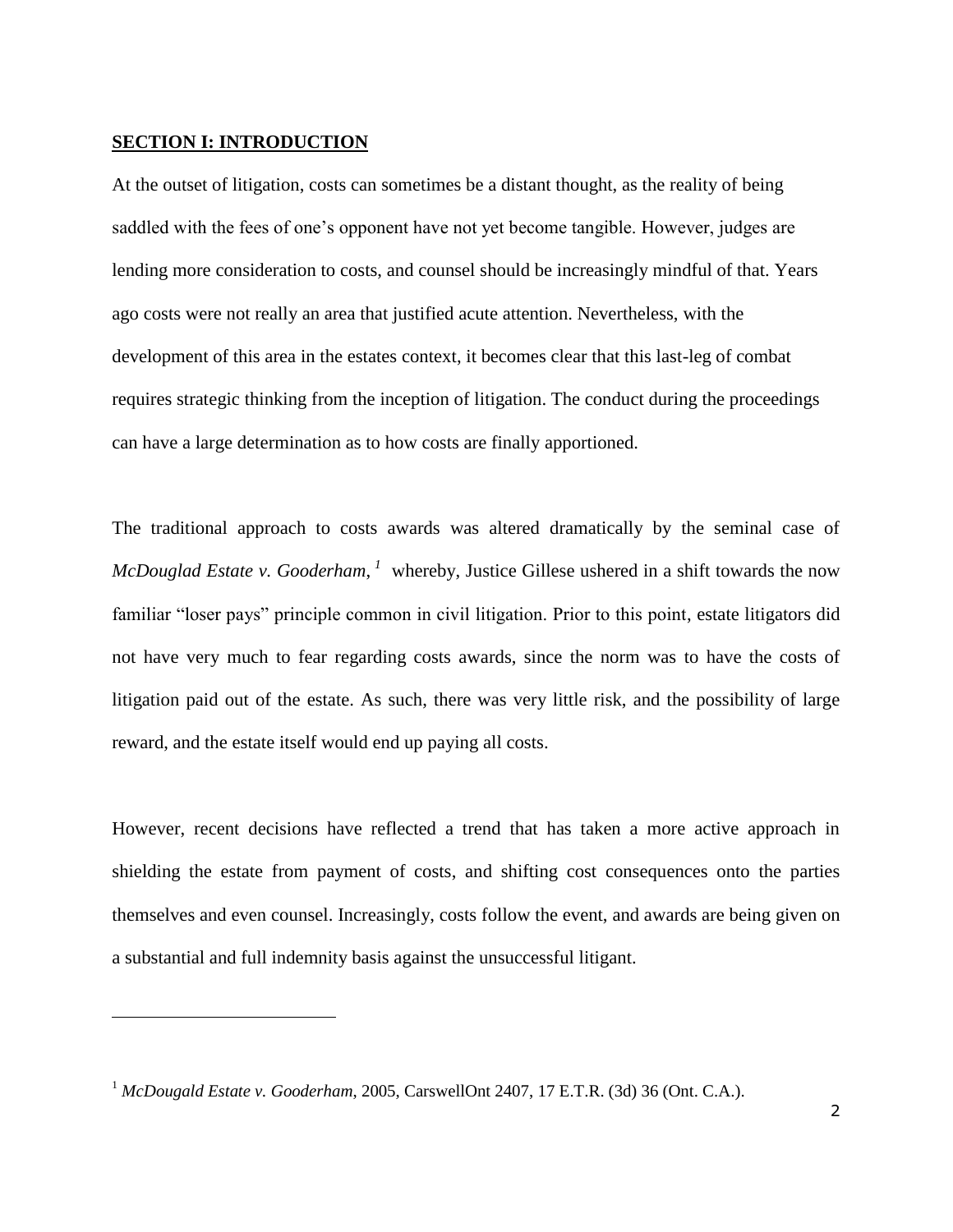This paper seeks to bring further attention to the discourse of costs in estates litigation, so that counsel can better protect their clients and themselves from lofty cost awards. The paper will briefly review the statutory basis for costs and move into a review of the traditional and modern approaches to costs awards. Following this, factors that are considered in the analysis of cost awards will be examined; namely conduct of the losing party and their counsel, proportionality, reasonable expectations, and offers to settle - all of which will assist estate lawyers in the litigation process. The final section will be a brief discussion of practice tips. Essentially, the "loser pays" mentality abounds within the realm of estate litigation, and warrants a more astute approach to understanding the factors that are considered in relation to costs awards, which will translate into better advice imparted to clients by their lawyers.

## **SECTION II: GUIDING PRINCIPLES**

Section 131 of the *Courts of Justice Act*<sup>2</sup> gives discretion to the courts in awarding costs. Specifically, section 131(1) states:

> 131.(1) Subject to the provisions of an Act or rules of court, the costs of and incidental to a proceeding or a step in a proceeding are in the discretion of the court, and the court may determine by whom and to what extent the costs shall be paid. R.S.O. 1990, c. C.43, s. 131 (1).

Additionally, Rule 57.01(1) of the *Rules of Civil Procedure*<sup>3</sup> provides various criteria that courts employ when determining the entitlement of a party as to the quantum of costs. Rule 57.01(1) states that:

<sup>2</sup> *Courts of Justice Act*, R.S.O. 1990, CHAPTER C.43. s. 131.

<sup>3</sup> *Rules of Civil Procedure*, R.R.O. 1990, Reg. 194, r. 57.01(1).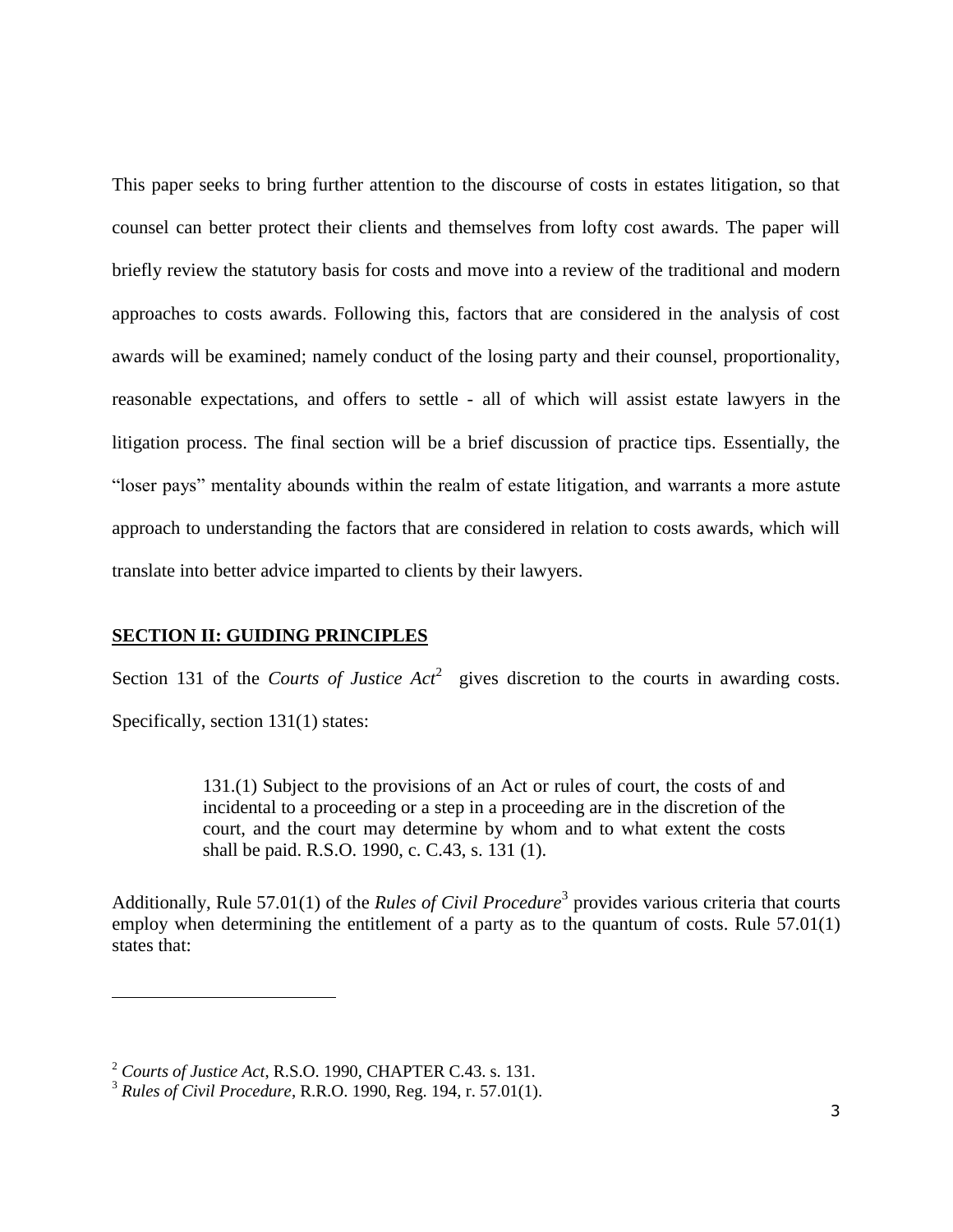**57.01** (1) In exercising its discretion under section 131 of the Courts of Justice Act to award costs, the court may consider, in addition to the result in the proceeding and any offer to settle or to contribute made in writing,

(0.a) the principle of indemnity, including, where applicable, the experience of the lawyer for the party entitled to the costs as well as the rates charged and the hours spent by that lawyer;

(0.b) the amount of costs that an unsuccessful party could reasonably expect to pay in relation to the step in the proceeding for which costs are being fixed;

(a) the amount claimed and the amount recovered in the proceeding;

(b) the apportionment of liability;

(c) the complexity of the proceeding;

(d) the importance of the issues;

(e) the conduct of any party that tended to shorten or to lengthen unnecessarily the duration of the proceeding;

(f) whether any step in the proceeding was,

(i) improper, vexatious or unnecessary, or

(ii) taken through negligence, mistake or excessive caution;

(g) a party's denial of or refusal to admit anything that should have been admitted;

(h) whether it is appropriate to award any costs or more than one set of costs where a party,

(i) commenced separate proceedings for claims that should have been made in one proceeding, or

(ii) in defending a proceeding separated unnecessarily from another party in the same interest or defended by a different lawyer; and

(i) any other matter relevant to the question of costs.

Furthermore, Rule 1.04(1.1) takes into account proportionality, stating that:

1.04 (1.1) In applying these rules, the court shall make orders and give directions that are proportionate to the importance and complexity of the issues, and to the amount involved, in the proceeding.<sup>4</sup>

<sup>4</sup> *Ibid.* Rule 1.04(1.1).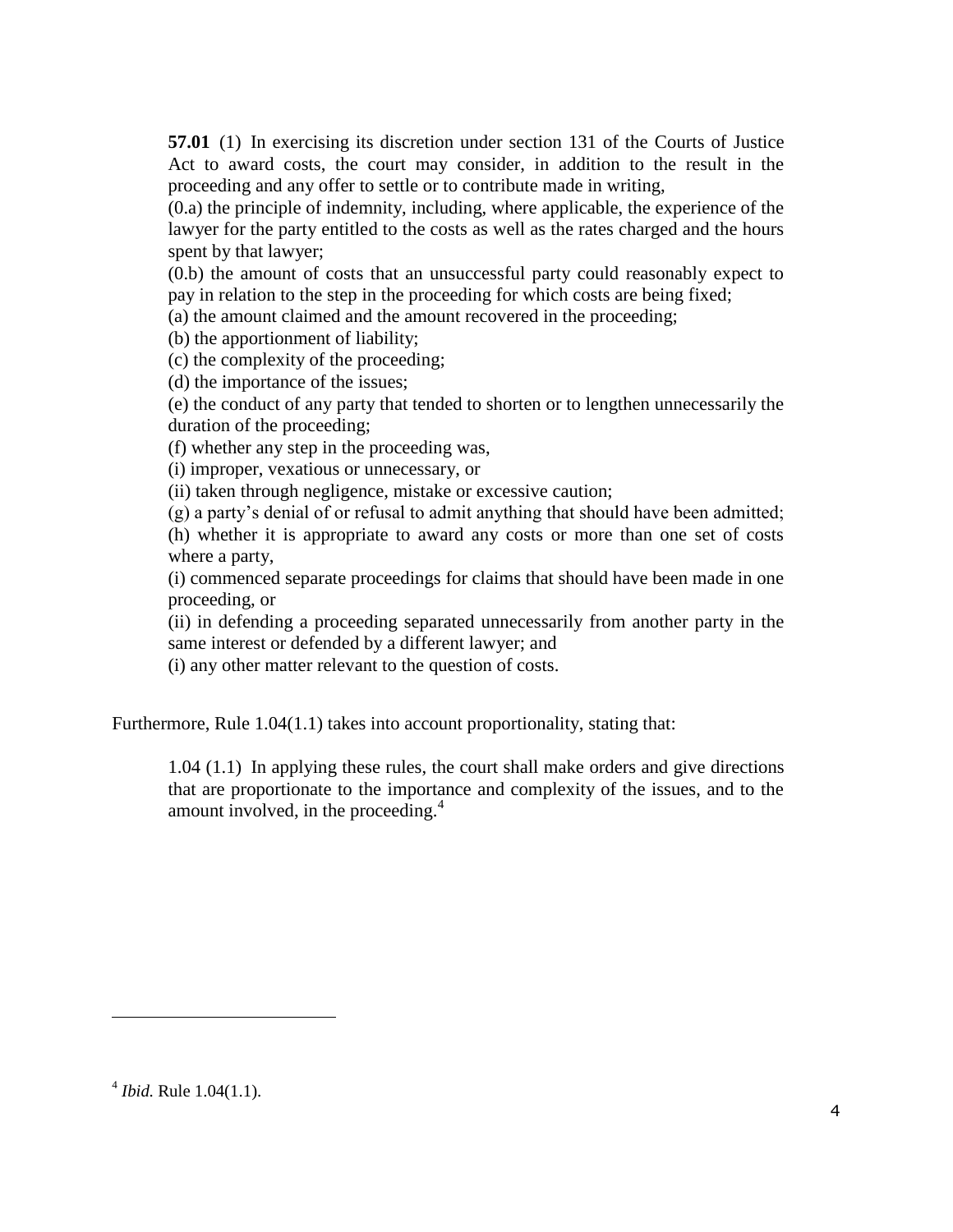## **SECTION III: THE PAST AND PRESENT**

#### **A. The Traditional Approach**

As stated earlier, the traditional approach dictated that costs would be covered by the estate itself; this is illustrated in the 1863 decision of *Mitchell v. Gard<sup>5</sup>* and the 1907 case of *Spires v. English.<sup>6</sup>* Both cases detail the then-norm of costs being borne by the estate itself. Public policy informed this approach in the sense that access to justice was promoted, and the court costs would not act as a deterrent for pursuing a claim. Brian Schnurr in *Estate Litigation*, states that "…in view of these 'public concerns', the courts have recognized that a party should not have cause to hesitate to bring such issues before the court due to fears of having to bear significant legal costs in so doing."<sup>7</sup> However, in providing a consequence-free environment in an area of law where emotions run high, the table becomes set for the pursuit of frivolous litigation, the unjustifiable depletion of the estate's value, a lessening of the opportunity for settlement, a promotion of litigiousness, and an increase in the volume of cases before the court.

## **B. The New Era**

The Ontario Court of Appeal in *McDougald*<sup>8</sup> welcomed a modern approach to costs in estate litigation. As long as public policy considerations did not interfere, costs would flow as they normally do in other areas of civil litigation. The loser pays concept in this area of law was herein popularized.

<sup>5</sup> *Mitchell v. Gard* (1863), 3 Sw. & Tr. 275, 164 E.R. 1280.

<sup>6</sup> *Spiers v. English*, [1907] P. 122. (Eng. P.D.A.).

<sup>&</sup>lt;sup>7</sup> Schnurr, B., Estate Litigation, looseleaf, 2nd ed. (Toronto: Thompson Carswell, 2010).

<sup>8</sup> *Supra* note 1.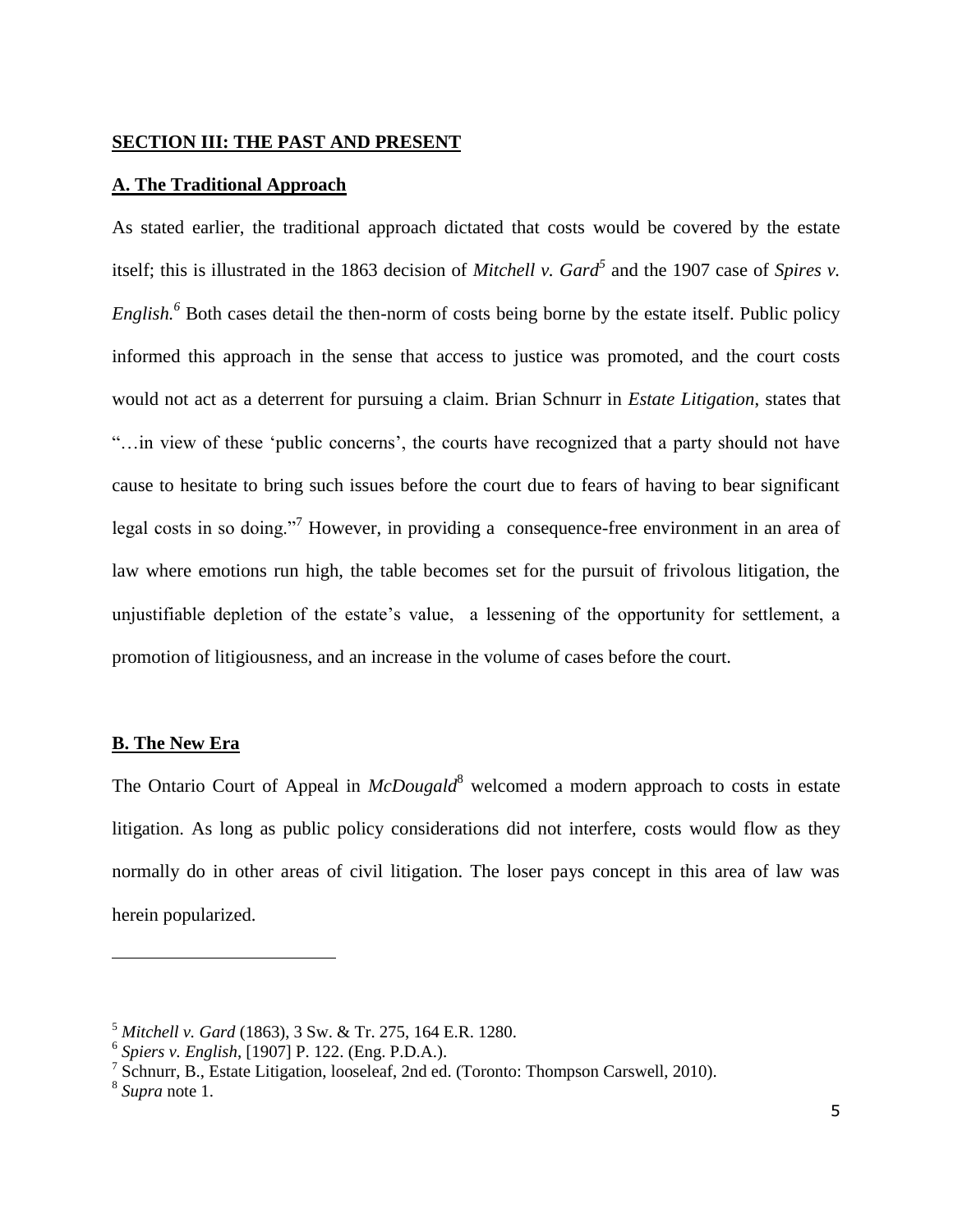This shift addresses the concerns previously referred to in terms of litigants bringing frivolous claims against the estate, and consequently depleting the estate. It creates an arena where risk is a real factor, and as such, litigants and their counsel would have to evaluate their positions more carefully before advancing their claims. Justice Gillese, for the majority of the Court of Appeal, states that:

The modern approach to awarding costs, at first instance, in estate litigation recognises the important role that courts play in ensuring that only valid wills executed by competent testators are propounded. It also recognises the need to restrict unwarranted litigation and protect estates from being depleted by litigation. *Gone are the days when the costs of all parties are so routinely ordered payable out of the estate that people perceive there is nothing to be lost in pursuing estate litigation.*<sup>9</sup>

The Court of Appeal limits costs payable out of the estate to two situations; the first situation is where litigation is necessary due to the fault of the testator's actions or omissions, and secondly, where litigation is necessary for the proper administration of the estate.<sup>10</sup>

In the 2009 decision of *Salter v. Salter Estate<sup>11</sup>*, Justice Brown, while harkening to key aspects of the *McDouglad* decision, concluded that estate litigation is a "subset of civil litigation" and "like any other form of civil litigation, operates subject to the general civil litigation costs regime

<sup>&</sup>lt;sup>9</sup> Supra note 1 at para 85. [Emphasis added].

 $10$  Upenieks, Ed and Kiran Gill "Costs in Estate Litigation: A Paradigm Shift in Approach" (2011) Law Society of Upper Canada, 14th Annual Trusts and Estates Summit at page 7.

<sup>11</sup> *Salter v. Salter Estate*, 2008 CarswellOnt 4902 (endorsement dated March 6, 2009); *Salter v. Salter Estate*, 2009 CanLII 28403 (ON S.C.) (further costs endorsement dated June 4, 2009).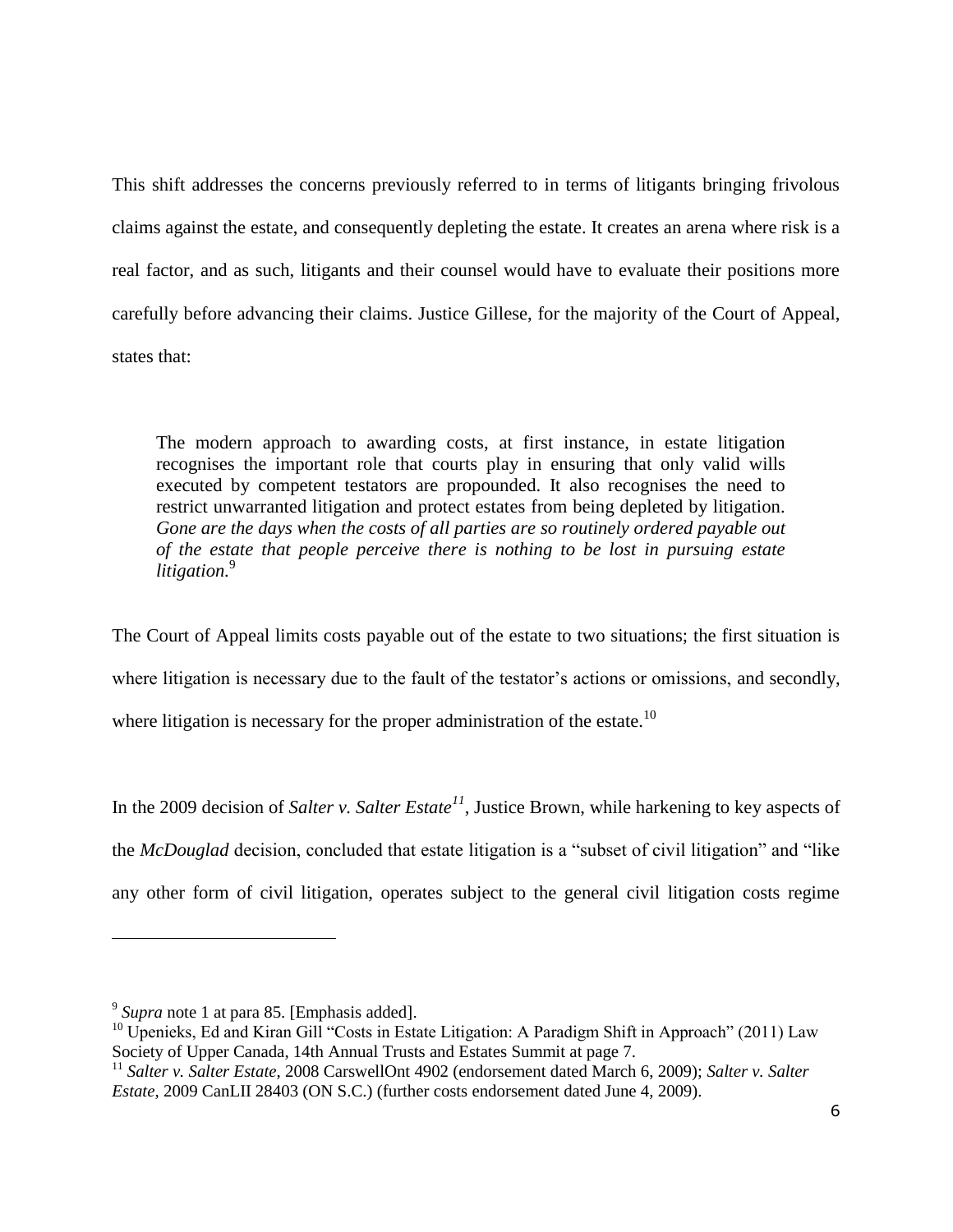established by section 131 of the *Courts of Justice Act* and Rule 57 of the *Rules of Civil Procedure*."<sup>12</sup>

The *Salter* case involved a motion brought by a wife against the estate of her ex-husband, for a declaration that she was the sole beneficiary of various assets owned by the husband prior to his death. In *Salter*, Justice Brown found that:

[...] parties cannot treat the assets of an estate as a kind of ATM machine from which withdrawals automatically follow to fund their litigation. *The 'loser pays' principle brings needed discipline to civil litigation by requiring parties to assess their personal exposure to costs before launching down the road of a lawsuit or a motion.* There is no reason why such discipline should be absent from estate litigation. Quite the contrary. Given the charge to notional dynamics of most pieces of *estate litigation an even greater need exists to impose the discipline of the general costs principles of 'loser pays' in order to inject some modicum of reasonableness into decisions about whether to litigate estate related disputes*. 13

# **SECTION IV: FACTORS UTILIZED IN THE ANALYSIS OF COSTS**

# **A. Conduct**

# i) Regarding the Losing Party

Many recent decisions have embraced *McDougald*, and have shown the Court's penchant for saddling the losing party with costs. This is typically linked with specific conduct and behaviour as exhibited by the losing party. This notion of conduct becomes a pivotal factor in the modern costs analysis.

<sup>&</sup>lt;sup>12</sup> *Salter v. Salter Estate*, 2009 CanLII 28403 (ON SC) at paras. 5 and 6.

<sup>&</sup>lt;sup>13</sup> *Ibid* at para. 6. [Emphasis added].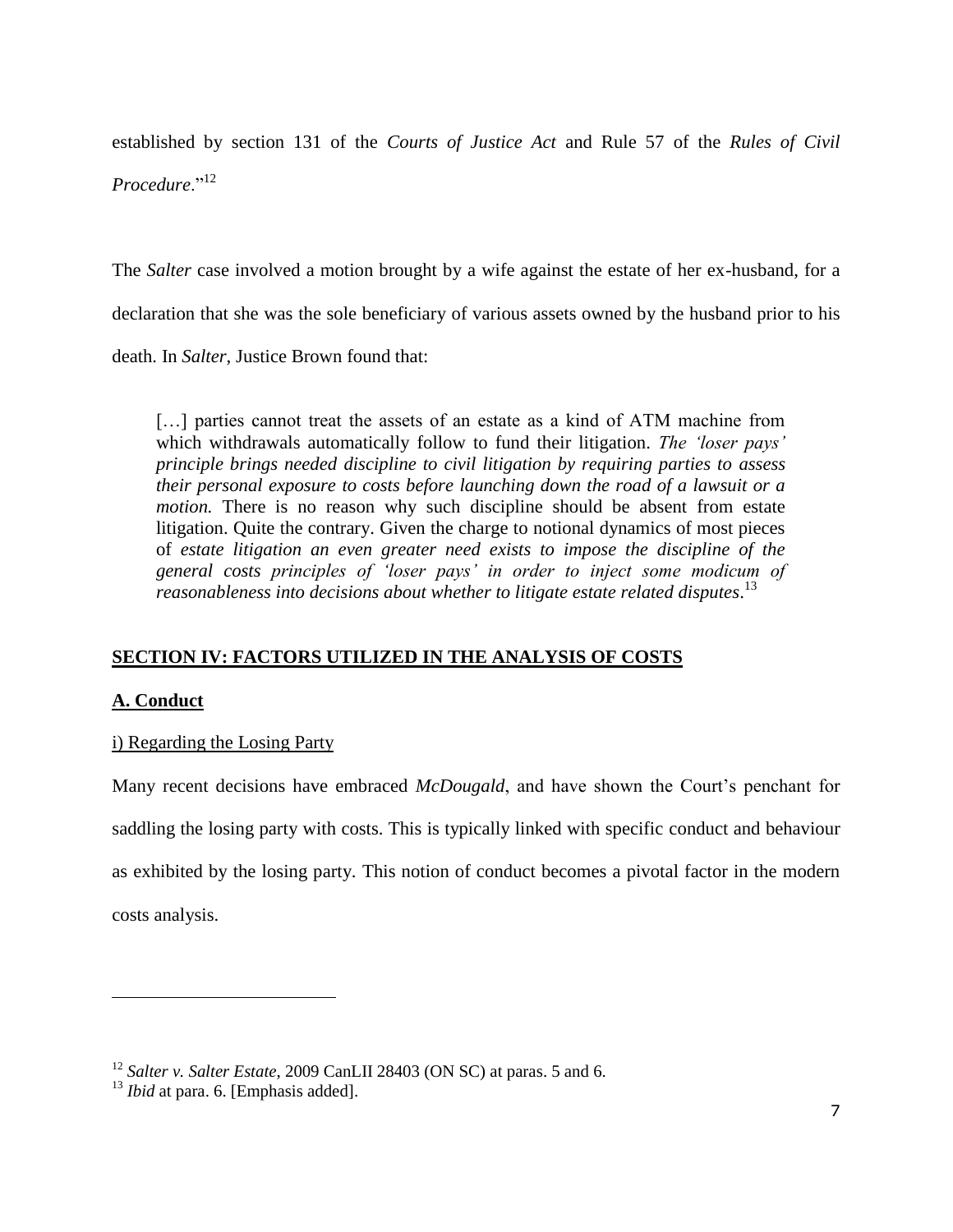In *Smith v. Rothstein<sup>14</sup>*, Mr. Smith brought a motion to expunge an Amended Notice of Objection filed by his sister, Ms. Rothstein. The dispute regarded a Will and 5 codicils of their mother.

In April of 2010, Justice Brown granted the motion for partial summary judgment as sought by Mr. Smith, and dismissed the Amended Notice of Objection of his sister, in regards to the Will and the first 2 codicils.<sup>15</sup> Directions were given in relation to determining the validity of the third and fourth codicils. It was found that the Notice of Objection was based on a multitude of allegations, including questions surrounding the mother's mental capacity, and Mr. Smith's undue influence over his mother, all of which were unfounded and lacked evidentiary support.

In July 2010, Justice Brown dealt with the cost submissions of the parties in *Smith<sup>16</sup> .* Mr. Smith claimed costs of \$840,718.14 on a full indemnity basis and sought the court's direction that the cost be borne by the sister personally, and not by the estate. In response, Ms. Rothstein advanced that the costs should be on a partial indemnity basis, and in the amount of  $$260,747.14.<sup>17</sup>$  in determining costs, Justice Brown states that:

[…] only where parties can demonstrate that *reasonable* grounds existed to question the execution of the will or the competency of the testator, or in the presence of a *reasonable* dispute about the interpretation of a testamentary document, will the courts consider whether it is appropriate to award costs of the litigation from the estate, rather than apply the "loser pays" principle. The costs inquiry will therefore be specific to the facts and issues raised in each particular

<sup>14</sup> *Smith v. Rotstein*, 2010 ONSC 2117 (CanLII).

<sup>15</sup> *Ibid.*

<sup>16</sup> *Smith v. Rotstein*, 2010 ONSC 4487 (CanLII).

<sup>17</sup> *Ibid.* at para. 2.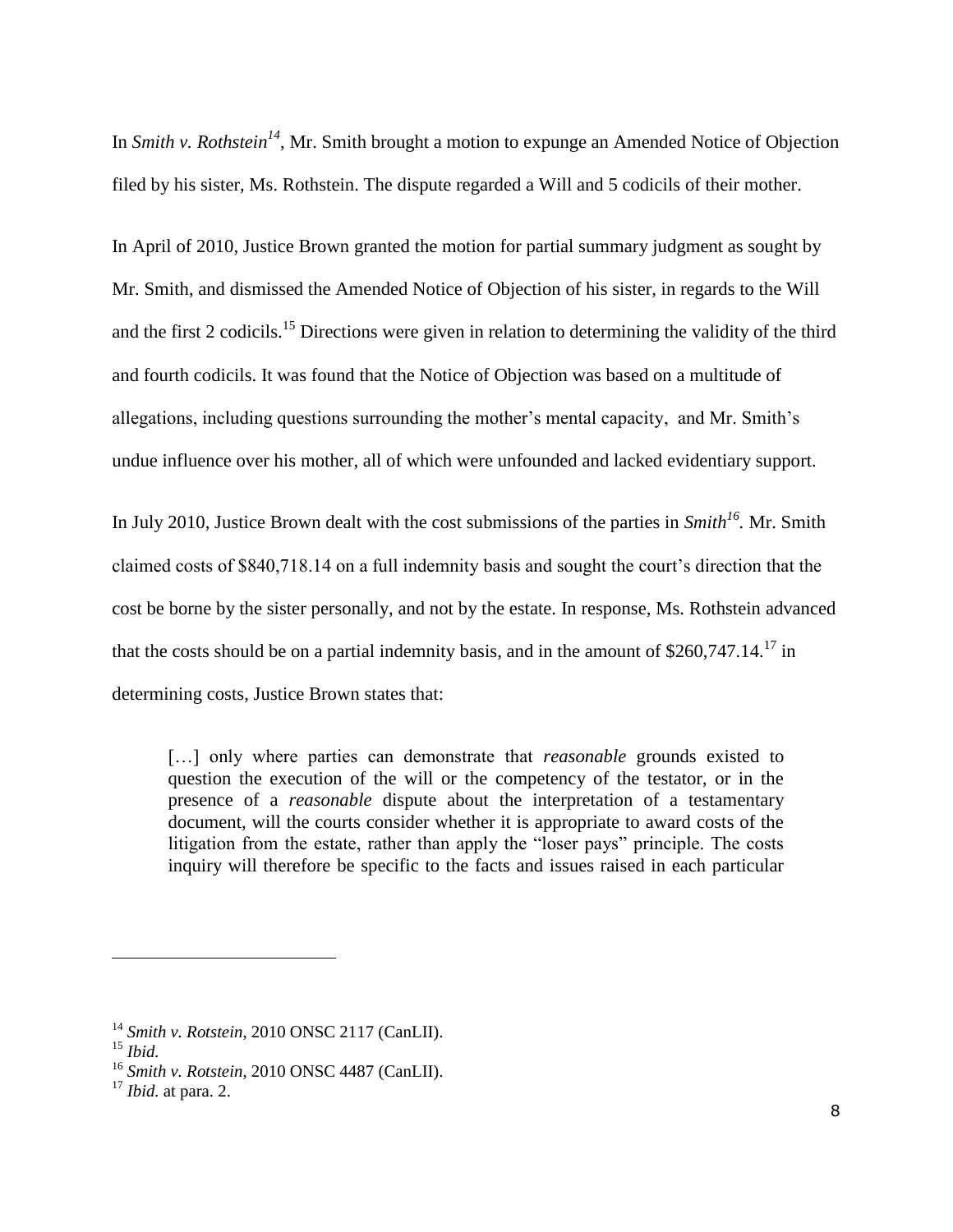piece of estate litigation – no general class exceptions from the standard civil rules of costs exist for types of estate litigation.<sup>18</sup>

When addressing the appropriate scale of costs, Justice Brown refers to the Court of Appeal decision of *Davies v. Clarington (Municipality). <sup>19</sup>* In *Davies*, the action arose out of a train derailment that took place in Bowmanville; the settling defendants were appealing a full indemnity cost award in the amount of \$509,452. There, the Court of Appeal substituted an award of \$300,000, stating that the original award was unreasonable and that the settling defendants could not have *expected* that they would be faced with an award of that magnitude. The Court of Appeal in *Davies* references a situation where full indemnity costs are justified, namely where the unsuccessful party had engaged in *malicious or counter-productive behaviour*, including "harassment of another party by the pursuit of fruitless litigation."<sup>20</sup>

In the same vein, the court in *Smith,<sup>21</sup>* found that Ms. Rothstein's behaviour and conduct were reprehensible, and justified elevated costs. Her allegations lacked any factual basis and her conduct while in litigation was unreasonable and unsubstantiated. Justice Brown goes on to state that:

While the will challenge process services the important public policy objective of ensuring that courts only give effect to valid wills that reflect the intention of competent testators, *it must be open to the courts to sanction, through elevated* 

<sup>18</sup> *Ibid.* at para. 10.

<sup>19</sup> *Davies v. Clarington (Municipality) (2009),* 100 O.R. (3d) (C.A.)., 2009 ONCA 722.

<sup>20</sup> *Apotex v. Egis Pharmaceuticals* (1991), 4 O.R. (3d) 321 (Ont. C.J.) cited in *Ibid.* at para. 45.

<sup>21</sup> *Supra* note 16.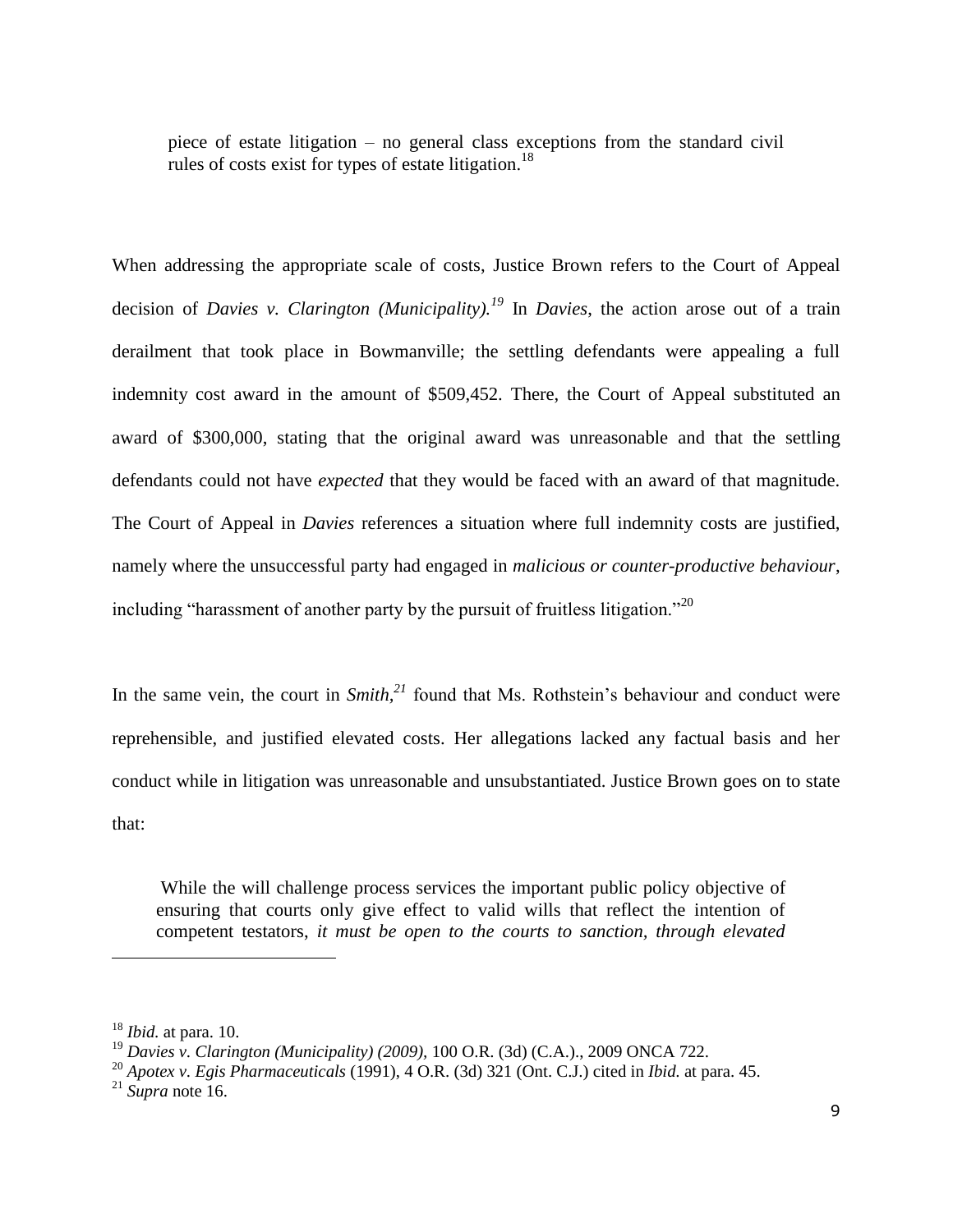*costs awards, meritless will challenges which are driven by blind emotion, but devoid of any material, relevant evidence.* To do otherwise would risk undermining the stated intentions of testators and testatrixes and risk exhausting an estate, or inflicting financial harm on a beneficiary, by the pursuit of fruitless objections  $\left[ \ldots \right]^{22}$ 

Justice Brown then turns to the issue of quantum and states that the courts are obliged to consider what is reasonable in the circumstances. While employing principles of proportionality, Justice Brown ordered full indemnity costs of \$707,173.00 , together with disbursements of \$30,407.29, payable to Mr. Smith by Ms. Rothstein personally.

Ms. Rothstein appealed this decision to the Court of Appeal<sup>23</sup>, however the Court of Appeal only remitted for Justice Brown's consideration "the issue of the quantum of the fees claimed,"<sup>24</sup> and indicated that Justice Brown did not give Ms. Rothstein's critiques about the fees enough consideration. Ms. Rothstein's leave to appeal to the Supreme Court was dismissed.

At the direction of the Court of Appeal,<sup>25</sup>, Justice Brown undertook a more detailed analysis of Ms. Rotstein's cost critiques, and gave them "adequate consideration."<sup>26</sup> In the end, Justice Brown "concluded that the full indemnity cost he [Mr. Smith] claimed are fair and reasonable."<sup>27</sup> Ms. Rothstein was left with a sizable cost award against her, because as Justice Brown states,

<sup>22</sup> *Supra* note 16 at para. 50 [Emphasis added].

<sup>23</sup> *Smith Estate v. Rotstein* ,2011 ONCA 491 (CanLII).

<sup>24</sup> *Ibid.* at para. 66.

<sup>25</sup> *Smith v. Rotstein*, 2012 ONSC 4200 (CanLII).

<sup>26</sup> *Ibid* at para. 52.

<sup>27</sup> *Ibid.*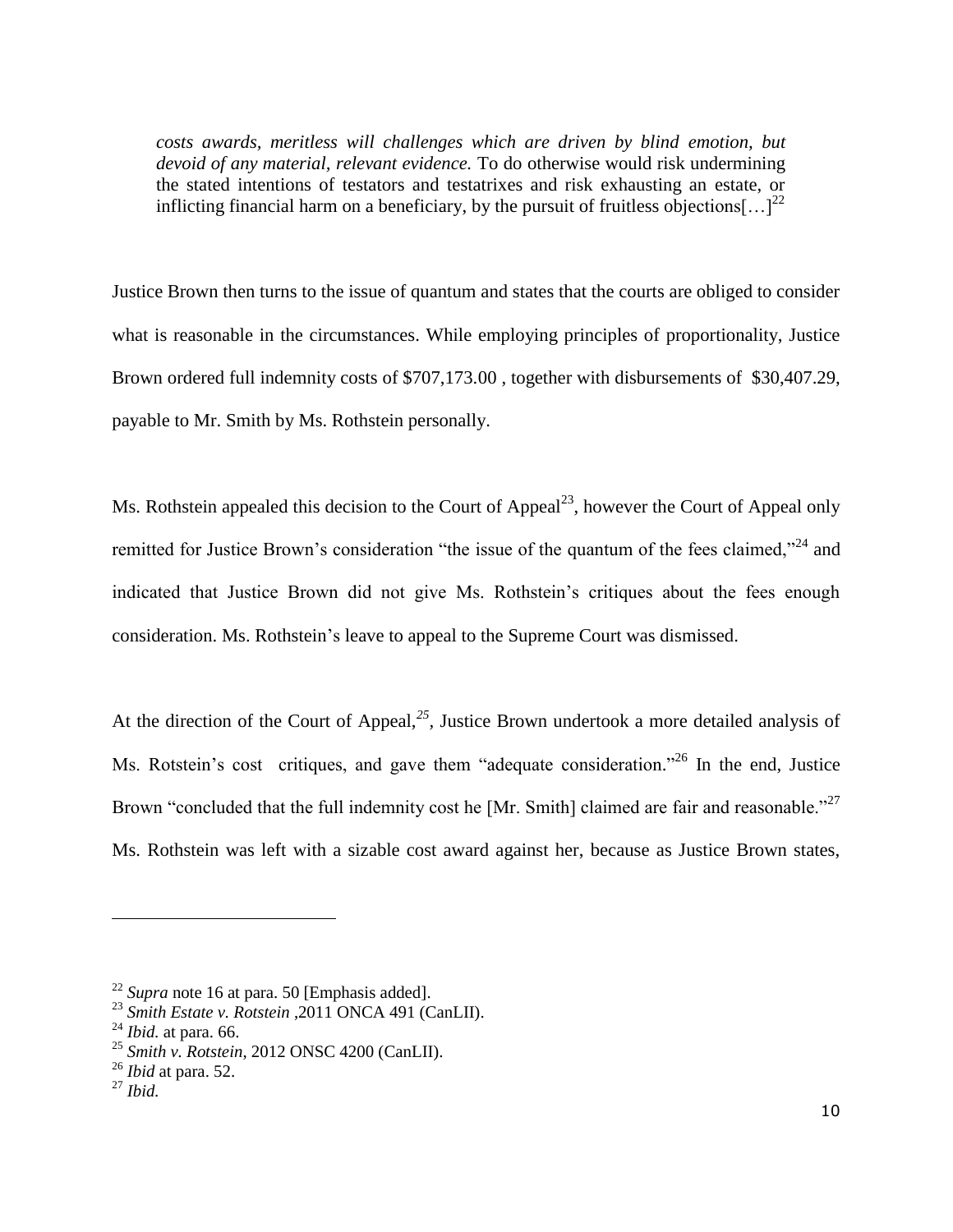"the lack of reasonableness in the positions advanced by Ms. Rothstein factored in the award against her personally."<sup>28</sup>

In the *Estate of John Johannes Jacobus Kaptyn<sup>29</sup>* , the court witnesses the "never-ending saga of two brothers [Henry and Simon] incessantly fighting over their father's sizeable estate."<sup>30</sup> Justice Lederer concludes that the litigation was indeed a result of the testator's actions and omissions, and as such one of the exceptions to the "losers pay" principle was invoked. The Will challenge in this case was not frivolous, and was based on reasonable grounds. As such, it would be proper for costs to be paid from the estate itself. Costs were awarded against the estate on a full indemnity basis and amounted to \$1,940,889.70.

Following this award came a series of applications and motions in the *Kaptyn<sup>31</sup>* case. The costs sought were connected to 4 days of argument relating to 2 Interpretation Applications before Justice Brown, coupled with the costs of 14 associated pre-hearing motions heard by other judges. These other judges had reserved the costs of those motions to the judge hearing the Interpretation Applications, namely Justice Brown.<sup>32</sup> While making his finding as to costs, Justice Brown states that:

<sup>28</sup> *Ibid.* at para. 50.

<sup>29</sup> *The Estate of John Johannes Jacobus Kaptyn,* (2008), 43 E.T.R. (3d) 219 (Ont. S.C.J.).

 $30$  Harvey, Ian, "Blended families can complicate estates" The Bottom Line (August 2012) at 6.

<sup>31</sup> *Kaptyn v. Kaptyn*, 2011 ONSC 542 (CanLII).

<sup>32</sup> *Ibid.* at para. 1.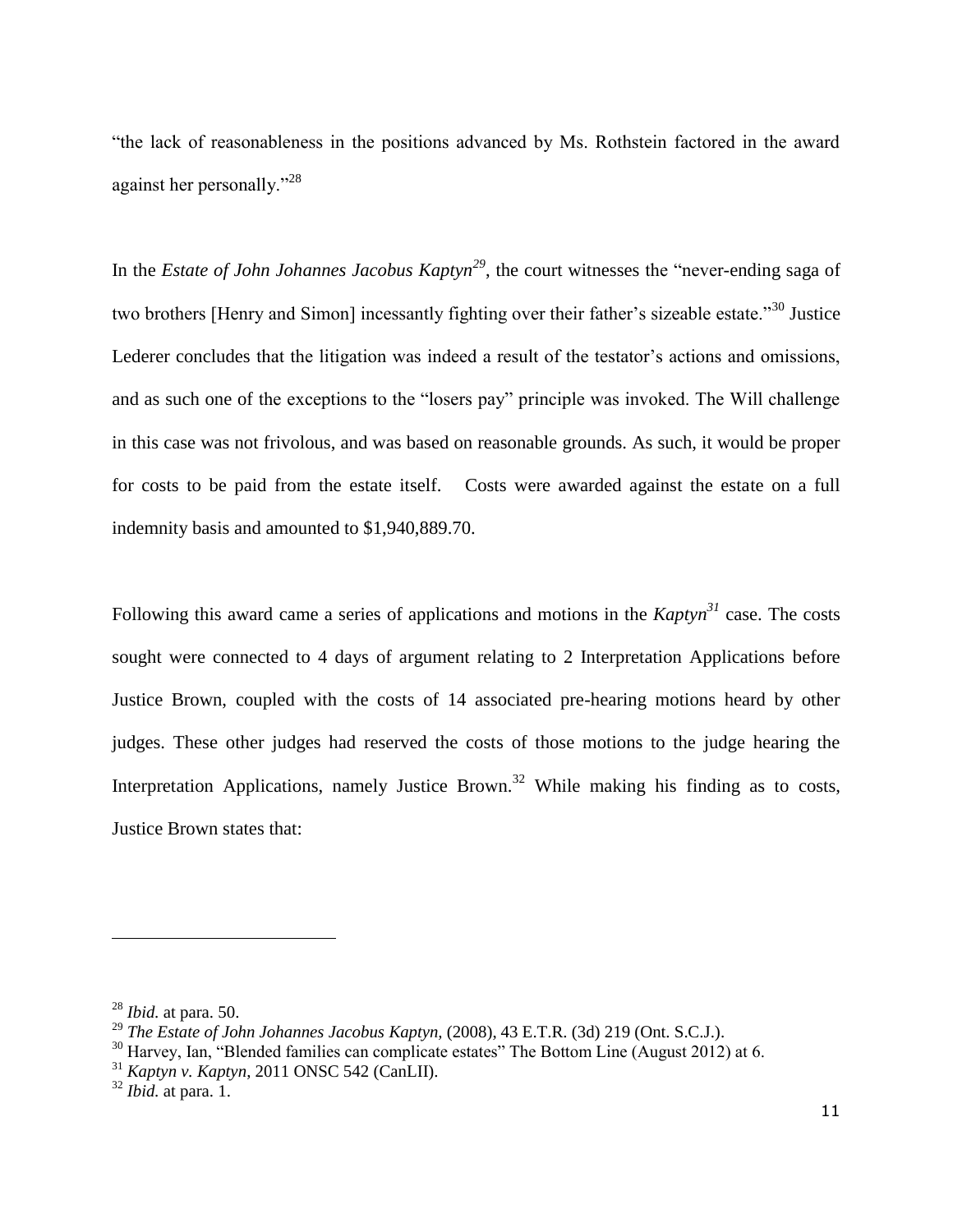Litigious families like the Kaptyns cannot reasonably expect that unlimited judicial resources are available to devote to their internecine quarrels. Judicial resources in the Toronto Region are not infinite. On the contrary, the Toronto Region lacks an adequate judicial complement to meet the demands of present day litigation.<sup>33</sup>

Justice Brown finds that, Henry and Simon were not entitled to recover from the Primary or Secondary estate the full amount of costs claims, which were approximately \$1,639,000, and \$1,164,000 respectively. Instead, they were awarded \$350,000 each. Justice Brown held that the "difference between the total amounts claimed and the amounts that [were] awarded must be borne personally by each Henry Kaptyn and Simon Kaptyn."<sup>34</sup>

Following the Interpretation Motions, Justice Strathy, as he was then, was appointed to case manage the estate litigation. In 2012, he provided a cost order dealing with various proceedings personally heard throughout 2011 and 2012. *<sup>35</sup>* Within his reasons, he spoke to the way that behaviour can influence cost awards. He indicated that Henry had "generally taken an unreasonable, self-interested and poorly informed position" while Simon had "generally taken a more reasonable, balanced and informed position."<sup>36</sup> It was found that it was reasonable that the former "should bear the substantially greater share of the costs."<sup>37</sup> While the cause of litigation was the testator himself, the actions of the beneficiaries helped to dictate how costs were apportioned.

<sup>33</sup> *Ibid.* at para. 33.

<sup>34</sup> *Ibid.* at para. 51.

<sup>35</sup> *Kaptyn v. Kaptyn* , 2012 ONSC 3766.

<sup>36</sup> *Ibid.* at para. 11.

<sup>37</sup>*Ibid*.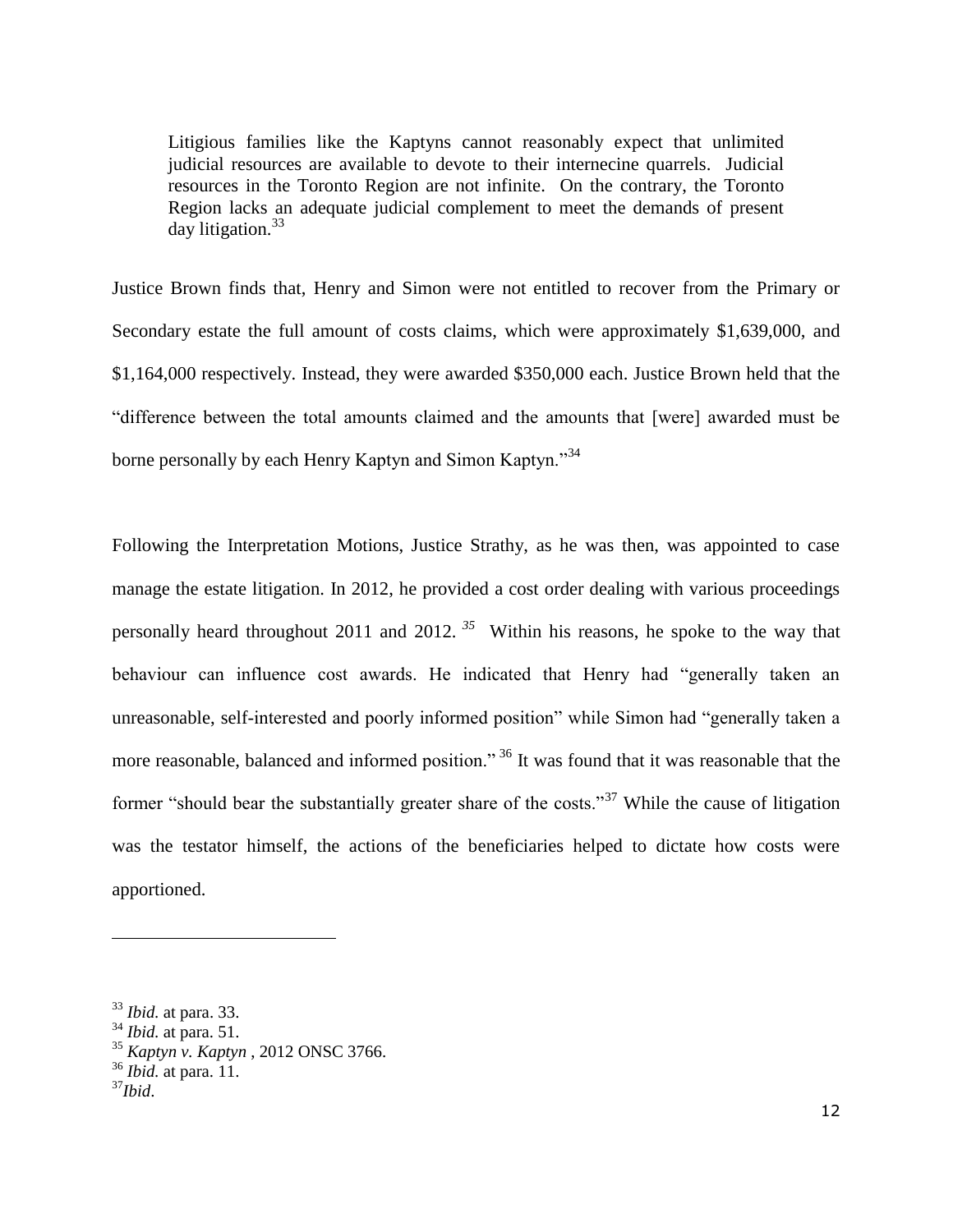In the recent decision of *Zandersons Estate (Re)*, Justice MacPherson provides reasons that illustrate the 'loser pays' approach. In this case, the Applicant had a financial interest in the estate, which gave rise to a conflict in being able to fairly and impartially administer said estate. The deceased's grandmother came forward and consented to be appointed as Estate Trustee, and additionally stated that if she was also found in conflict, a neutral lawyer should be appointed. The Applicant refused this proposal and continued through the court system. The Applicant was not successful and as a result of taking an unreasonable position and rejecting third-party alternatives, the court held that the Respondents were entitled to costs.<sup>38</sup> The Applicant submitted that costs should be paid out of the estate. However, given that the Applicant was in a conflict of interest, it was reasoned that she should not have maintained her position that she be appointed Estate Trustee.

While the Applicant was held to bear responsibility for "persisting with her unreasonable position" the court did not find that this justified costs being awarded on a substantial indemnity basis.<sup>39</sup> The Judge went on to reject any suggestion that the costs be borne by the estate, as the necessity of the motion was based on the "unreasonable position taken by the Applicant" and she was required to make the payment personally.<sup>40</sup>

<sup>38</sup> *Zandersons Estate (Re),* 2011 ONSC 6755 (CanLII) at para. 6.

<sup>39</sup> *Ibid.* at para. 13.

<sup>40</sup>*Ibid.* at para. 14.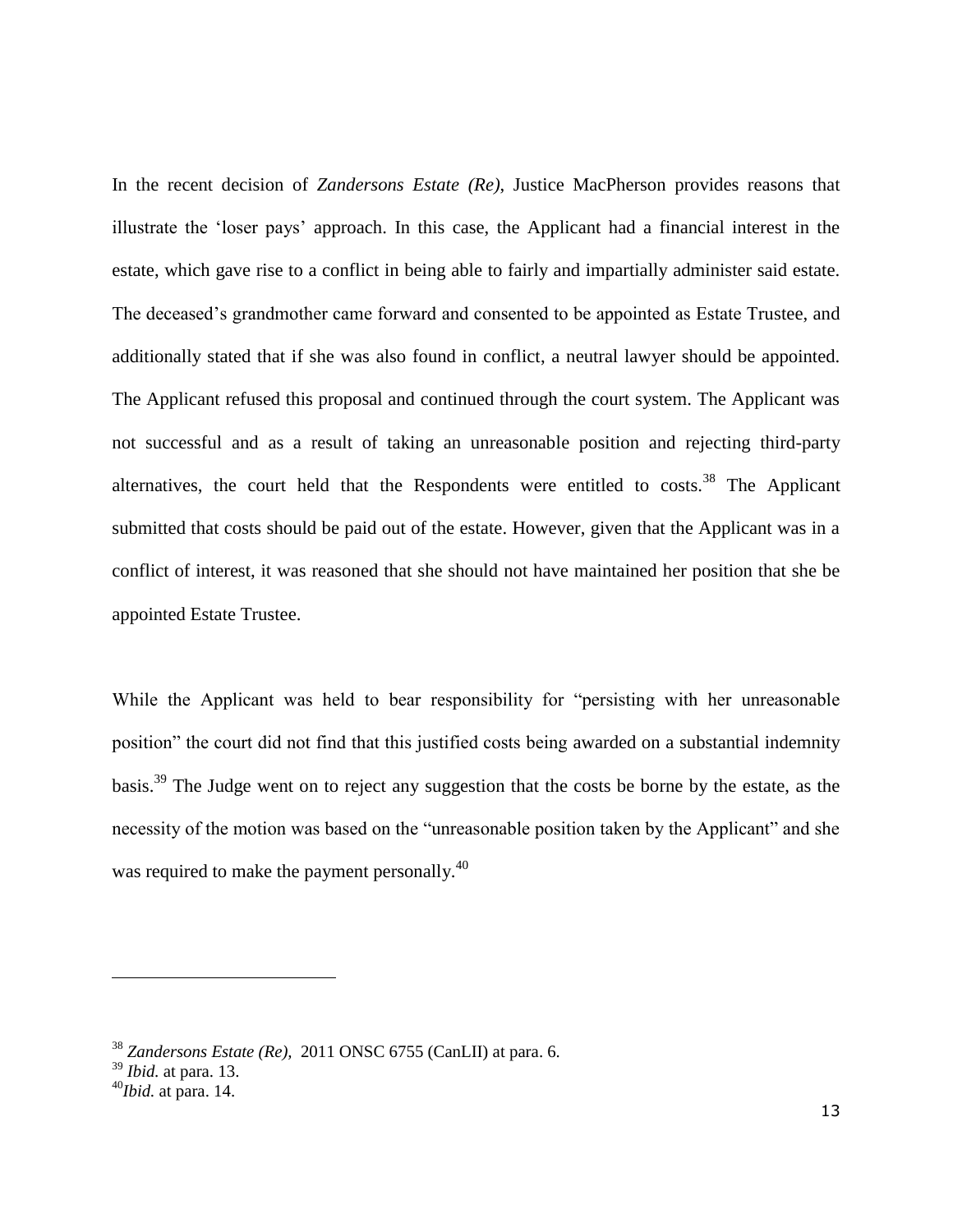The foregoing cases show how a client's behaviour and position can leave them saddled with substantial or partial indemnity costs. While there are times when costs may be ordered to be paid by the estate, clients cannot escape the consequences of reprehensible behaviour and unreasonable positions as seen in *Smith, Kaptyn,* and *Zandersons*, in which case they will not be reimbursed for their costs, and may even be ordered to personally pay costs.

#### ii) Regarding the Lawyer

Costs can be covered by the estate itself, or by the losing party, however, *counsel* ought

to be aware that they too can also personally fall victim to a lofty cost award.

Specifically, the *Rules* hold that:

**57.07** (1) Where a lawyer for a party has caused costs to be incurred without reasonable cause or to be wasted by undue delay, negligence or other default, the court may make an order,

(a) disallowing costs between the lawyer and client or directing the lawyer to repay to the client money paid on account of costs;

(b) directing the lawyer to reimburse the client for any costs that the client has been ordered to pay to any other party; and

(c) requiring the lawyer personally to pay the costs of any party. O. Reg. 575/07, s. 26.

(2) An order under subrule (1) may be made by the court on its own initiative or on the motion of any party to the proceeding, but no such order shall be made unless the lawyer is given a reasonable opportunity to make representations to the court. R.R.O. 1990, Reg. 194, r. 57.07 (2); O. Reg. 575/07, s. 1.

(3) The court may direct that notice of an order against a lawyer under subrule (1) be given to the client in the manner specified in the order.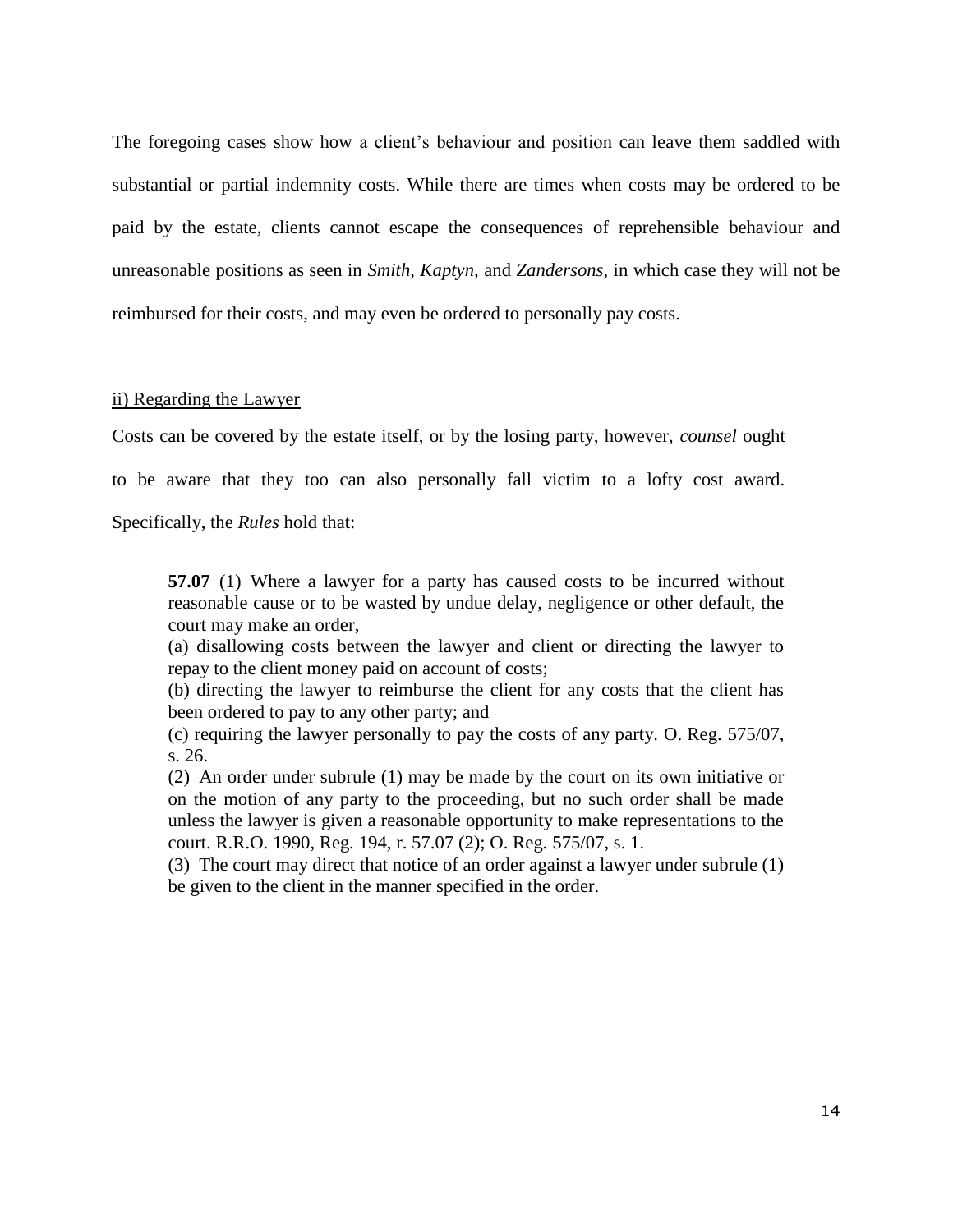In 2012, the Ontario Court of Appeal clarified costs orders as made against lawyers, in *Galganov v. Russell.*<sup>41</sup> The case does not pertain to estates matters specifically, but the principles are applicable. It was determined that counsel did not act in bad faith; however, his conduct during a constitutional challenge had caused unnecessary costs.

The Court of Appeal states that the "governing principles in awarding costs personally against a lawyer were set out by the Supreme Court of Canada in *Young v. Young*, where the Court states:

The basic principle on which costs are awarded is as compensation for the successful party, not in order to punish a barrister. Any member of the legal profession might be subject to a compensatory order for costs if it is shown that repetitive and irrelevant material, and excessive motions and applications, characterized the proceedings in which they were involved, and that the lawyer acted in bad faith in encouraging this abuse and delay.<sup>42</sup>

The Court of Appeal made reference to *Carleton v. Beaverton Hotel Reflex*, <sup>43</sup> and the two part legal test of liability of a lawyer for costs contained therein. The first step is, "to inquire whether the lawyer's conduct falls within rule 57.07(1) in the sense that it caused costs to be incurred unnecessarily."<sup>44</sup> The second step is to use the "extreme caution principle" meaning that "these awards must not only be made sparingly, with care and discretion, only in clear cases and not

<sup>41</sup> *Galganov v. Russell (Township),* 2012 ONCA 410 (CanLII).

<sup>42</sup> *Young v. Young* , 1993 CanLII 34 (SCC), [1993] 4 S.C.R. 3, at pp. 135-136 as cited in *Ibid.* at para. 13.

<sup>43</sup> *Carleton v. Beaverton Hotel Reflex* (2009), 96 O.R. (3d) 391 (Div. Ct.).

<sup>44</sup> *Supra* note 41 at para. 18.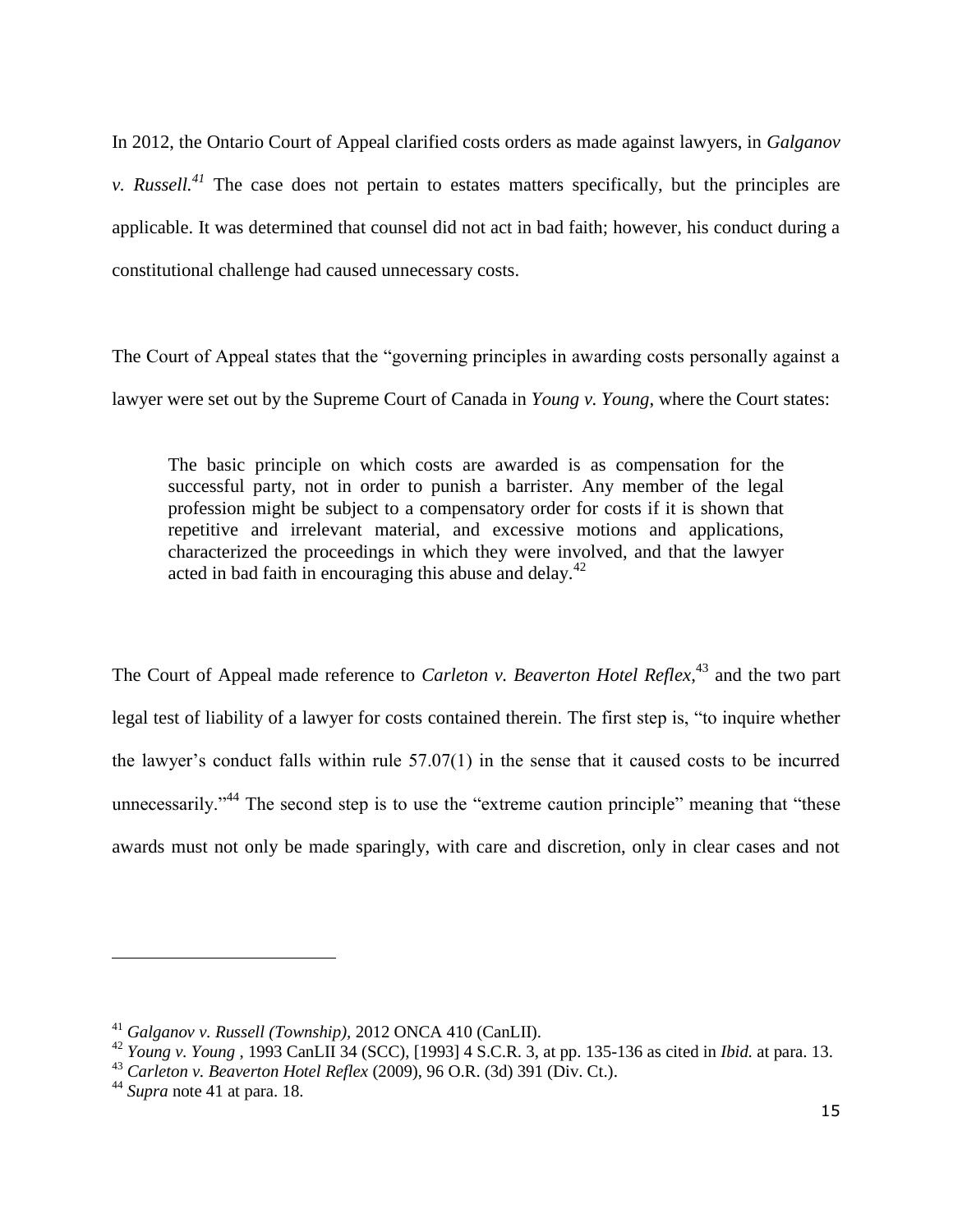simply because the conduct of the lawyer may appear to fall within the circumstances described in rule 57.07(1)."<sup>45</sup>

As highlighted in the case, counsel's defence may be limited based on the solicitor-client privilege, which counsel must maintain. The Court of Appeal has said that the conduct of the client and the lawyer must be assessed separately, as counsel "should not be responsible for advancing a weak case if instructed to do so by Galganov and Brisson [the clients].<sup> $46$ </sup> Additionally, further guidance was given that hindsight cannot be used to evaluate the lawyer's actions. Counsel in this case did suffer from a lack of preparation which did cause court time to be wasted. The Court of Appeal states that "even if Brickey [the lawyer] were negligent, his conduct would [not] merit an award of costs against him personally, given the dictate of the Supreme Court of Canada in *Young*."<sup>47</sup> They continue that "the rule was not intended to allow the frustration of the opposing party's counsel to be taken out against a counsel personally because he or she went down a series of blind alleys with his or her clients' instructions or approval."<sup>48</sup> As a cautionary note, this finding does not mean that counsel will be fortunate enough to escape financial liability every time.

<sup>45</sup> *Supra* note 43 as cited in *Supra* note 41 at para. 22.

<sup>46</sup>*Supra* note 41 at para. 29.

<sup>47</sup> *Ibid.* at para. 42.

<sup>48</sup> *Ibid at* at para. 43.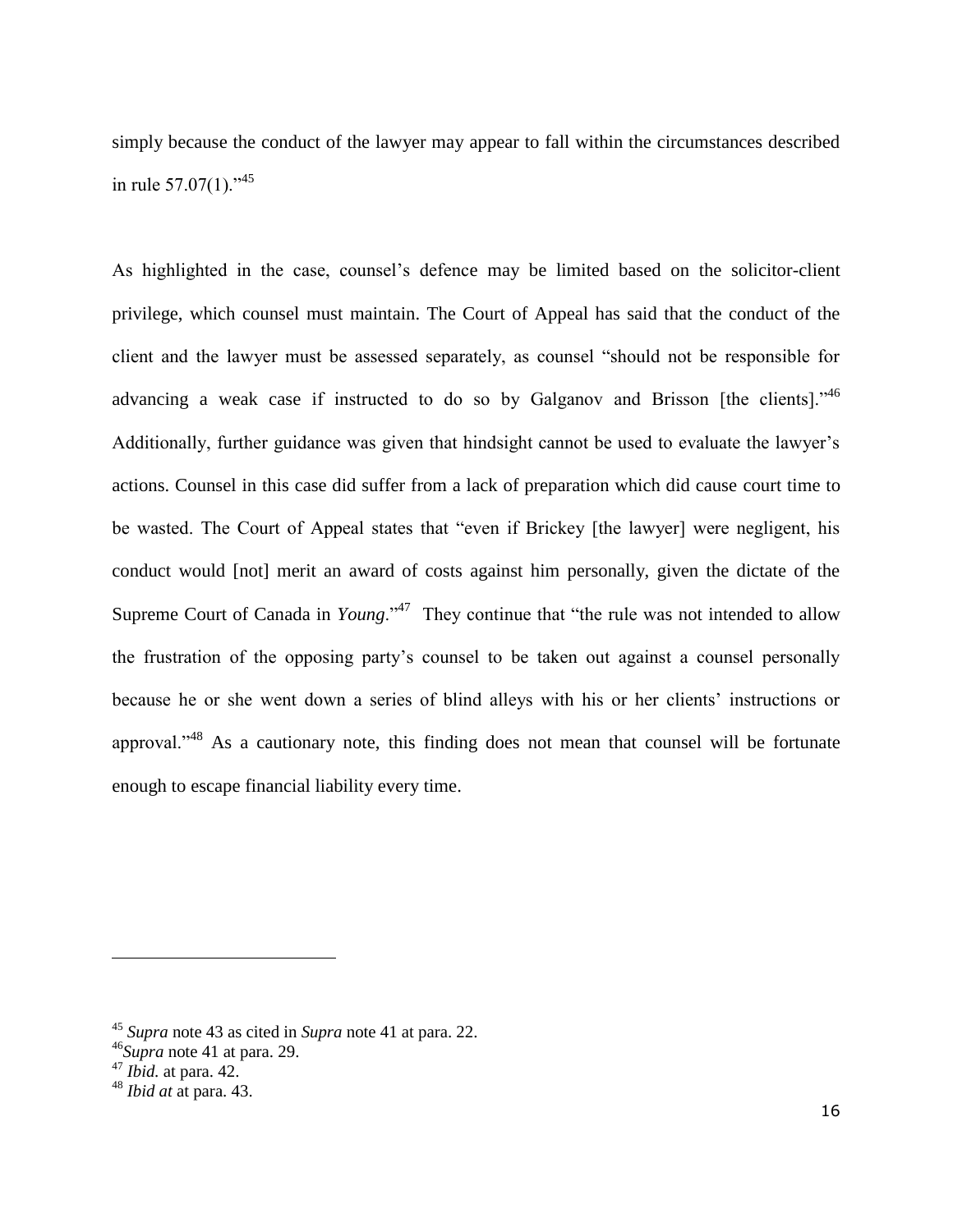In *Teffer v. Schaefers,*<sup>49</sup> Justice Fragomeni deals with a motion seeking an order authorizing the interim appointment of an institutional trustee, to handle the affairs of Ms. Schaefers, an incapable person, along with the removal of her Attorney, who happened to be her solicitor Peter Verbeek. There were concerns regarding Ms. Schaefers' capacity, and as such, representations were made by the Public Guardian and Trustee, leading to section 3 counsel being appointed for Ms. Schaefers, in accordance with the *Substitute Decisions Act* . 50

Justice Fragomeni finds that there was "strong and compelling evidence of neglect on the part of Mr. Verbeek" and that his "conduct clearly demonstrates an inability to understand and perform his duties diligently.<sup>51</sup> During the analysis of costs, section 3 counsel sought substantial indemnity costs against Mr. Verbeek personally. Despite Mr. Verbeek's attestations that costs ought to be paid out of the estate, Justice Fragomeni found that Mr. Verbeek failed to acknowledge Ms. Schaefers' incapacity, to act diligently, and comply with court orders and the reasonable requests of section 3 counsel; all of which "unduly and unnecessarily lengthened the proceedings."<sup>52</sup> This resulted in a substantial indemnity cost award against Mr. Verbeek personally, requiring him to personally pay \$64,429.62 of the total \$124,429.62 cost award. <sup>53</sup>

<sup>49</sup> *Teffer v. Schaefers* 2009 CanLII 21208 (ON .S.C.).

<sup>50</sup> *Substitute Decisions Act*, 1992, S.O. 1992, CHAPTER 30, section 3.

<sup>51</sup> *Teffer v. Schaefers*, 2008 CanLII 46929 at para. 52.

<sup>52</sup> *Supra* note 49 at para. 41

<sup>53</sup> *Ibid.* at para. 57.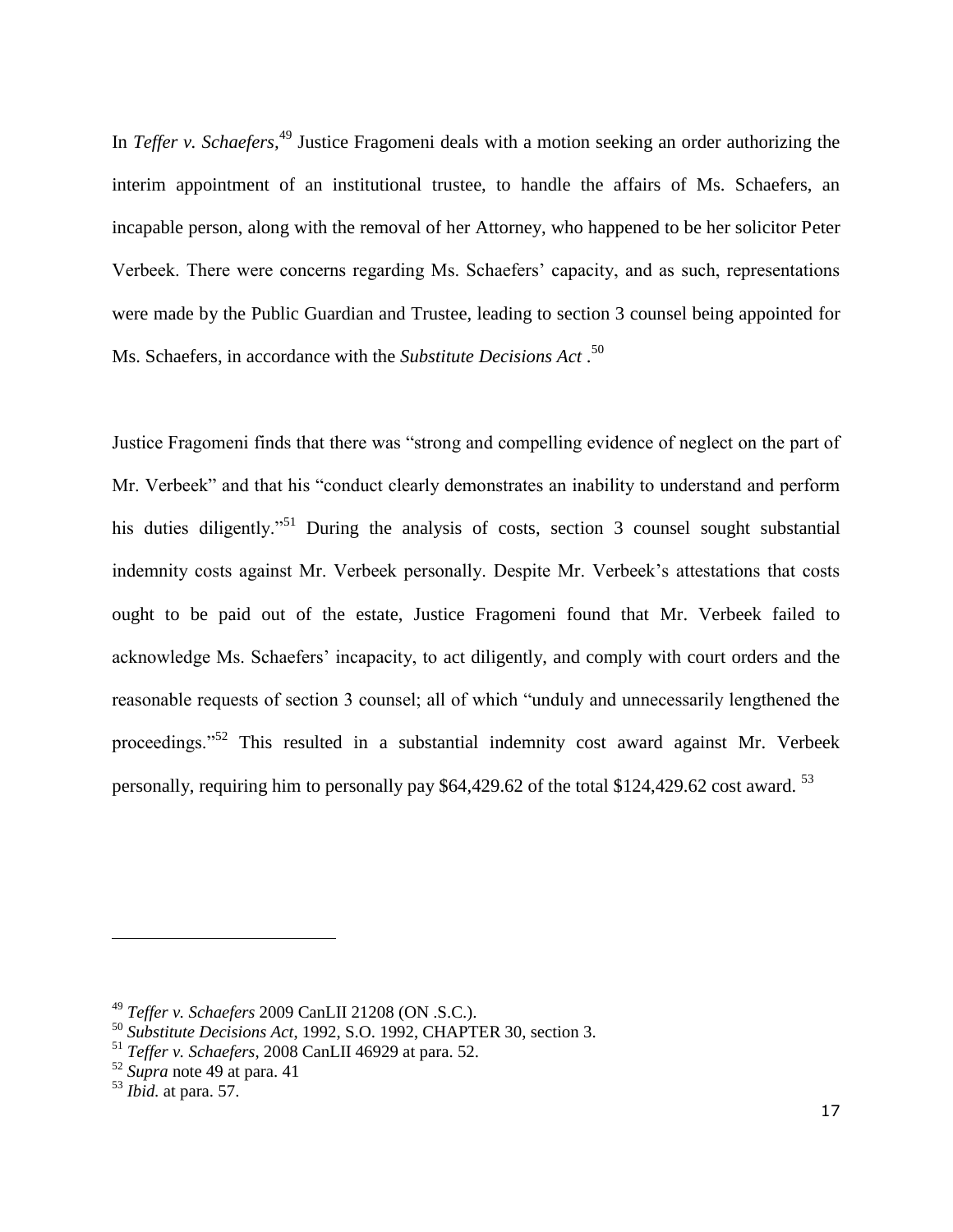In *Miksche Estate v. Miksche<sup>54</sup>*, the law firm Polten & Hodder was potentially liable for legal costs when their conduct garnered significant rebuke from Justice Brown. The conduct of counsel was classified as an attempt "to perpetrate a naked cash grab" on his elderly clients,<sup>55</sup> and described as "scandalous and in breach of their duties as officers of this court."<sup>56</sup> Despite the harshly worded ruling and possible award against the lawyer personally, the issue of costs was ultimately settled amongst the parties themselves. Nevertheless, counsel ought to be mindful of their actions, ethics, and strategy when engaging in their practice.

### **B. Proportionality**

The ubiquitous concept of proportionality is the starting point for all costs awards in estate litigation, and is codified in section 131 of the *Courts of Justice Act*, and Rules 57.01. Additionally, Rule 1.04(1.1) was enacted on January 1, 2010 during an extensive overhaul in response to criticisms of the litigation system; these changes endeavoured to better incorporate proportionality.

Proportionality is examined by Justice Brown in a recent commercial list decision where he carries out a detailed analysis of costs in *Harris v. Leikin Group Inc*. 57 His honour states that "the overall objective of fixing costs is to fix an amount that is fair and reasonable for the unsuccessful party to pay in the particular circumstances, rather than an amount fixed by actual

<sup>54</sup> *Miksche Estate v. Miksche* 2009 CarswellOnt 6770.

<sup>55</sup> *Ibid.* at para. 75.

<sup>56</sup> *Ibid.* at para. 2.

<sup>57</sup> *Harris v. Leikin Group Inc.* , 2013 ONSC 3300.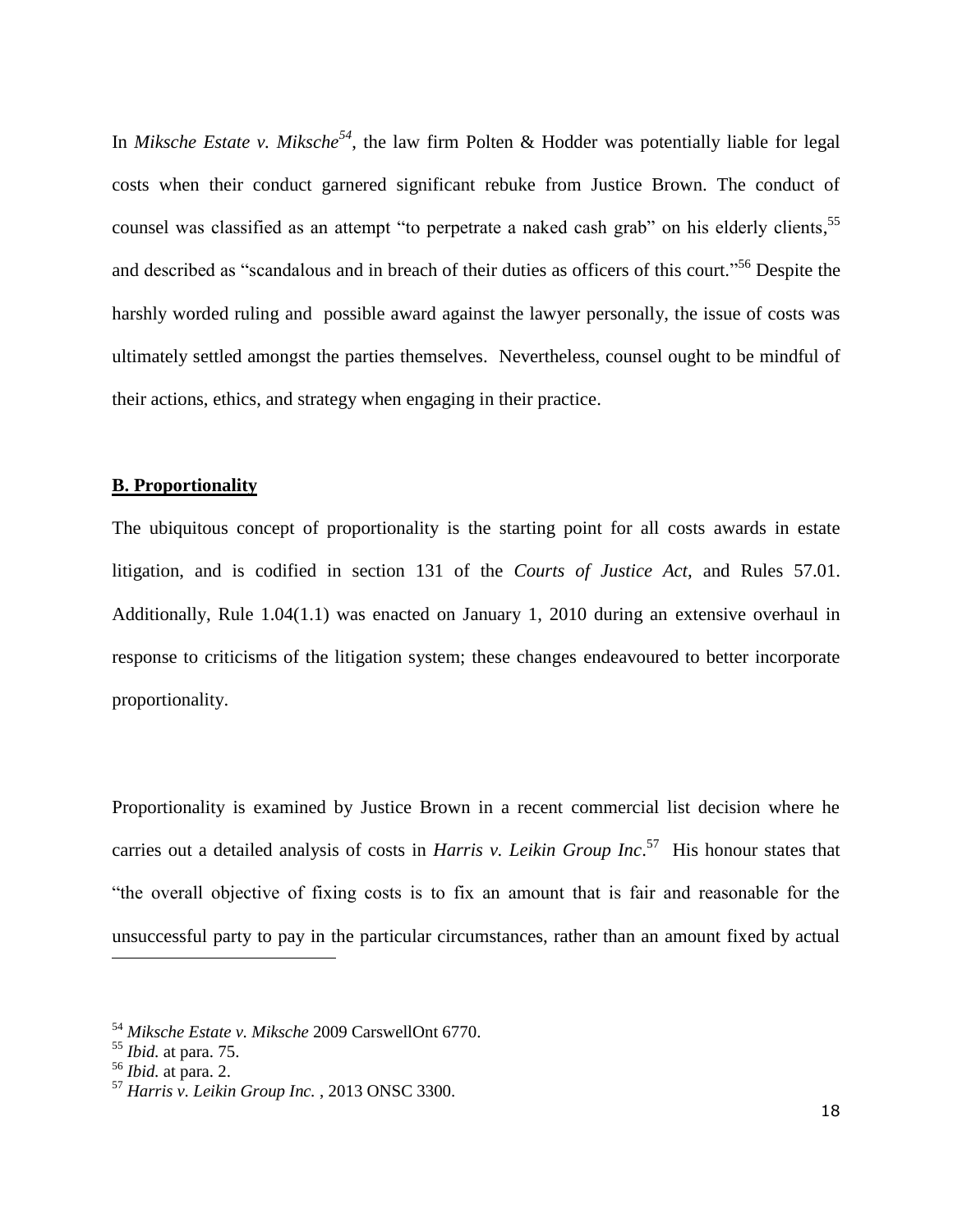costs incurred by the successful litigant."<sup>58</sup> In examining what this means, Justice Brown takes into account the "use of associates, students, and clerks" when assessing if there are "signs of disproportionality."<sup>59</sup> In this particular case, there was nothing "excessive given the factual density of the issues." <sup>60</sup> The case is useful in principle, in the sense that it illustrates how the socalled factual density of a dispute, the time period across which facts extend, and the type of claim being made, can be considered when making costs awards.

Justice Brown, during his 2012 reconsideration of the costs award in *Smith,*<sup>61</sup> as directed by the Court of Appeal, held that "proportionality is met in the sense that the response that Mr. Smith had to construct in response to his sister's objections were proportionate to the issues which she had put in play."<sup>62</sup>

In the case of *Pytka v. Pytka*<sup>63</sup>, involving an application for dependent relief commenced by the testator's daughter and minor granddaughter, the costs award was reduced substantially during the proportionality analysis. The principle of proportionality, is said to "require a demonstration by the party seeking an award of costs that reasonable efforts were made to delegate, where feasible, work from a higher-billing lawyer to a lower-billing one, or to articling students and

<sup>58</sup> *Ibid.* at para. 5.

<sup>59</sup> *Ibid.* at para. 27.

<sup>60</sup> *Ibid.* at para. 27.

<sup>61</sup> *Supra* note 25 at para 50.

<sup>62</sup>*Ibid*.

<sup>63</sup> *Pytka v. Pytka* 2010 ONSC 6406; CarswellOnt 8659.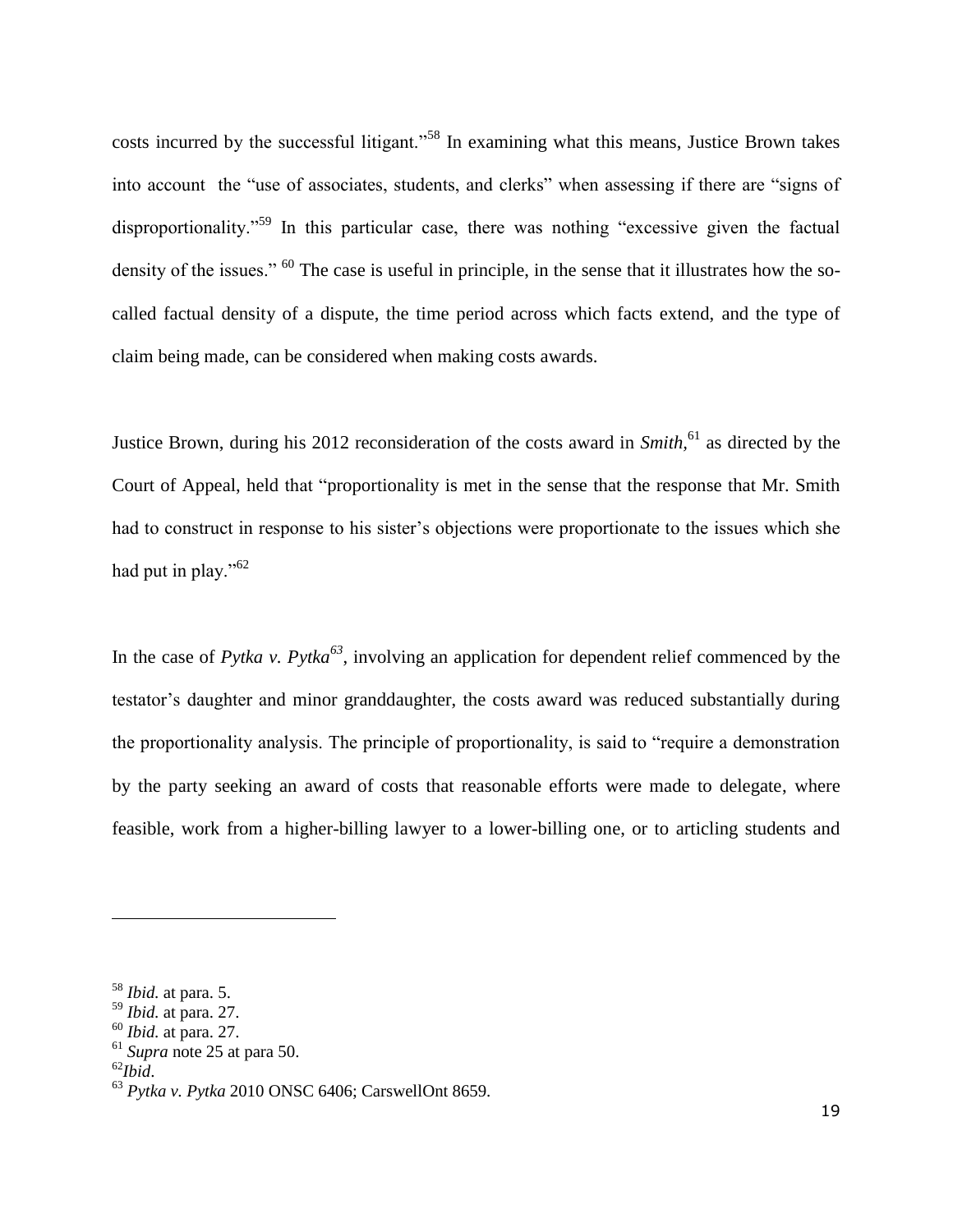law clerks."<sup>64</sup> The Bill of Costs, as provided showed that "no such delegation occurred in this case."<sup>65</sup> A 50:50 split of time between senior and junior lawyers was applied in this case and seen as reasonable. Substantial indemnity costs in the amount of \$86,014.00 were sought, but Justice Brown awarded \$59,700.00 against the loser.

In the July 2010 *Smith<sup>66</sup>* decision, as discussed above, Justice Brown, in his costs endorsement, references Justice Gray in *Cimmaster Inc. v. Piccione (c.o.b Manufacturing Technologies Co.)<sup>67</sup>* stating that:

[t]he principle of proportionality is important, and must be considered by any judge in fixing costs…However, in my view, the principle of proportionality should not normally result in reduced costs where the unsuccessful party has forced a long and expensive trial. It is cold comfort to the successful party, who has been forced to expend many thousands of dollars and many days and hours fighting a claim that is ultimately defeated, only to be told that it should obtain a reduced amount of costs based on some notional concept of proportionality. In my view…*the concept of proportionality appropriately applies were a successful party has over-resourced a case having regard to what is at stake, but it should not result in a reduction of costs otherwise payable in these circumstances*. 68

It may take one counsel but an hour to make a myriad of allegations in the estates context, and yet take the opposing counsel hundreds of hours to fully address all of them. As such, counsel should be aware of how broadly they cast their litigation net, when making claims. On the other hand, counsel must also be aware that is not necessary to respond in the most thorough and

<sup>64</sup> *Ibid.* at para. 21.

<sup>65</sup> *Ibid.* at para. 21.

<sup>66</sup> *Supra* note 16.

<sup>67</sup> *Cimmaster Inc. v. Piccione (c.o.b. Manufacturing Technologies Co.)* 2010 ONST 846.

<sup>68</sup> *Ibid.* at para 19.[Emphasis added].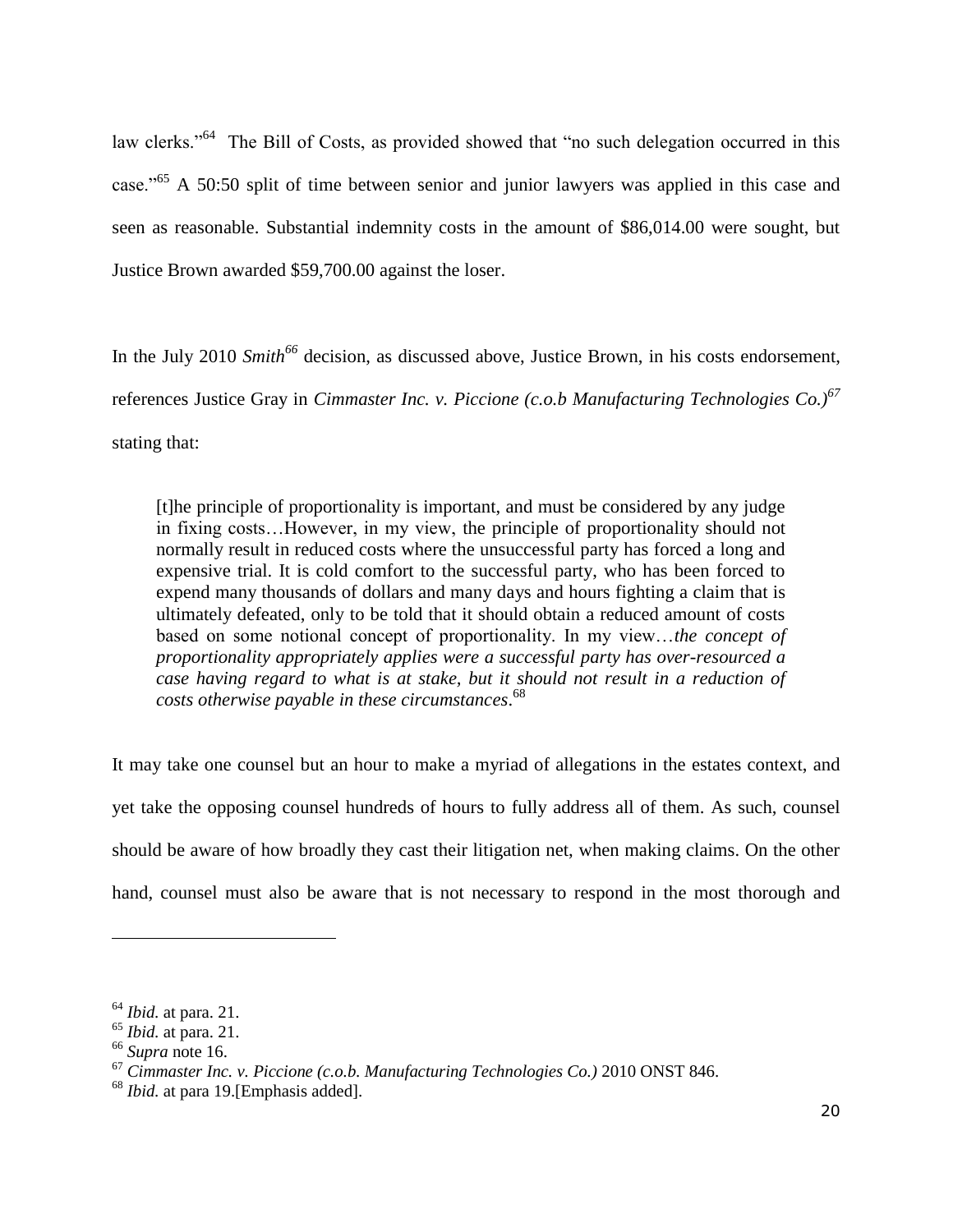detailed way to every allegation made against their client. Every action has a reaction, and when it comes to estate litigation, practitioners must ensure that their *reaction* is proportional to the force exuded against them.

## **C. Reasonable Expectations and a Bill of Costs**

Coupled with proportionality in trying to assess the quantum of costs awards, is factoring in the reasonable expectations of the losing party. It is logical that the losing litigant can expect that if they bring numerous issues forward, and spur a long drawn out legal battle, the costs will be higher against them. The Court of Appeal in *Boucher v. Public Accountants Council<sup>69</sup>*, states that:

The failure to refer, in assessing costs, to the overriding principle of reasonableness, can produce a result that is contrary to the fundamental objective of access to justice. The costs system is incorporated into the *Rules of Civil Procedure*, which exist to facilitate access to justice. There are obviously cases where the prospect of an award of costs against the losing party will operate as a reality check for the litigant and assist in discouraging frivolous or unnecessary litigation. However, in my view, the chilling effect of a costs award of the magnitude of the award in this case generally exceeds any fair and reasonable expectation of the parties… *In deciding what is fair and reasonable, as suggested above, the expectation of the parties concerning the quantum of a costs award is a relevant factor.*<sup>70</sup>

A document that can be of extreme utility in framing what is proportionate fair and reasonable as to the expectations of the losing party, specifically in the context of a large award, is *their* Bill of Costs.

<sup>69</sup> *Boucher v. Public Accountants Council* 2004 CanLII 14579 (ON C.A.).

<sup>70</sup> *Ibid.* at paras. 37-38. [Emphasis added].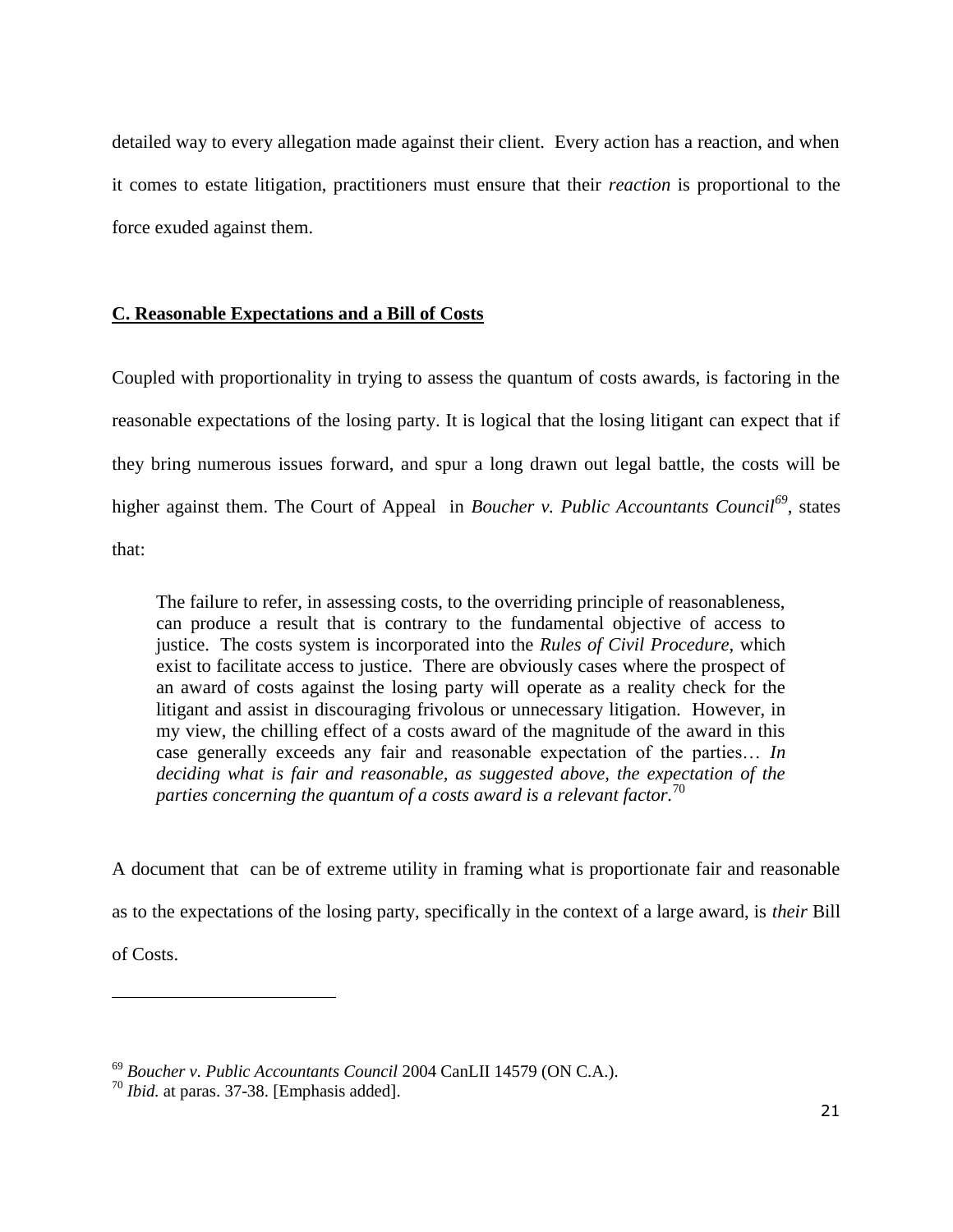In his July, 2010 decision on costs in *Smith,<sup>71</sup>* relating to the original April 2010 action, Justice Brown states that:

*One of the most effective ways to measure the reasonableness of the expectations of an unsuccessful party is to require that party to file a Bill of Costs as part of its costs submissions.* If the unsuccessful party's lawyers billed, or docketed, huge fees and incurred substantial expenses, then those level of expenditures would be relevant to the issues of both how much the unsuccessful party could reasonably expect the successful side to claim for costs, as well as the quantum of costs that the court might award<sup>72</sup>

Later, at the appellate stage, the Court of Appeal stated that "there is no requirement for the losing party who is not seeking costs, to file a Bill of Costs although it is preferable that he or she does so."<sup>73</sup> As such, we see that a Bill of Costs can assist; if both parties expended the same amount on the "same legal steps, then arguably, that provides a measure of objective reasonableness, as well as benchmarking the reasonableness of expectations about a possible cost award if one loses."<sup>74</sup>

Without the Bill of Costs, it is difficult to field complaints regarding excessive costs. Justice Brown cites Winkler J., as he then was, who observed in *Risorto v. State Farm Mutual Automobile Insurance Co.,* that an attack on the quantum of costs where the Bill of Costs of the losing party is not before the court, "is no more than an attack in the air."<sup>75</sup>

<sup>71</sup> *Supra* note 16.

<sup>72</sup> *Ibid* at para. 57. [Emphasis added].

<sup>73</sup> *Supra* note 23 at para. 50.

<sup>74</sup> *Supra* note 25 at para. 58.

<sup>75</sup> *Risorto v. State Farm Mutual Automobile Insurance Co*. (2003), 64 O.R. (3d) 135 S.C.J at para. 10 as cited in *Supra* note 25.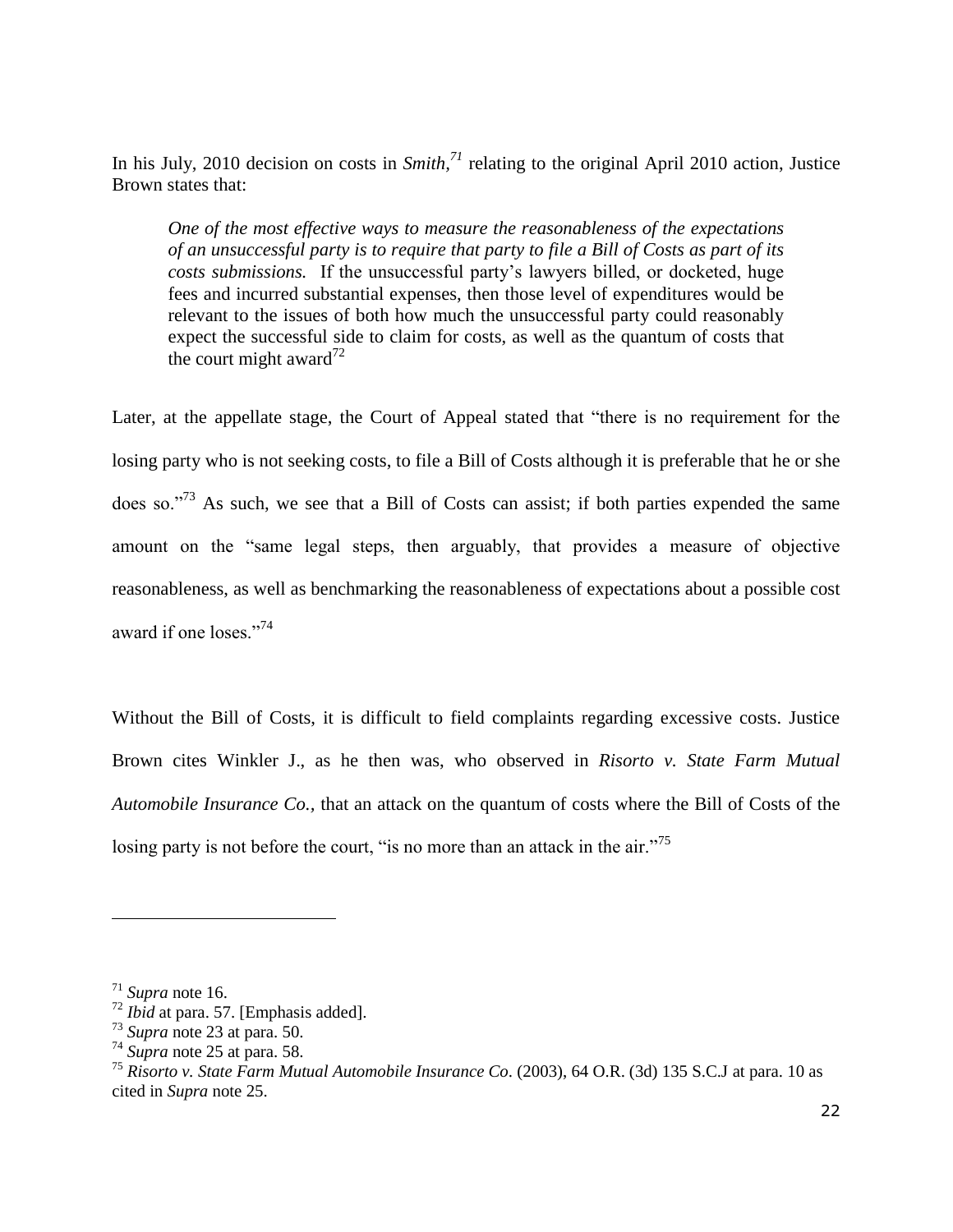Justice Brown inquiries generally in his 2012 reconsideration of costs in *Smith* that:

If reasonableness is an objective standard, in the absence of information about the amount of costs expended by the losing side to what sources can a motion judge look for guidance in discerning the concrete tangibles of objectively reasonable costs? 76

There are qualitative factors that are meant to assist with determining what is reasonable in relation to fees claimed. The *Rules* provide qualitative considerations such as the unsuccessful party's expectations, complexity of the case, the importance of the issues, vexatious behaviour of litigants, and proportionality among other factors, all of which are useful. However, Justice Brown rightly asks, "how does one transform, in an objective fashion, these qualitative factors into quantitative terms?"<sup>77</sup> With the absence of a cost grid, the "general principles of the *Rules,*  while helpful, provide no concrete dollar and cents guidance on how much time or money objectively should be spent on any particular step in a proceeding."<sup>78</sup> As such, losing counsel should be willing to assist in the assessment of costs and uncovering reasonable expectations by filing their Bill of Costs.

## **D. Offers to Settle**

Another tool used by the Judiciary when fixing costs, which may impact the strategy of practitioners, is the offer to settle. As referred to above in *Davies*, the Court of Appeal, draws

<sup>76</sup> *Supra* note 25 at para. 59. <sup>77</sup> *Ibid*. <sup>78</sup>*Ibid*.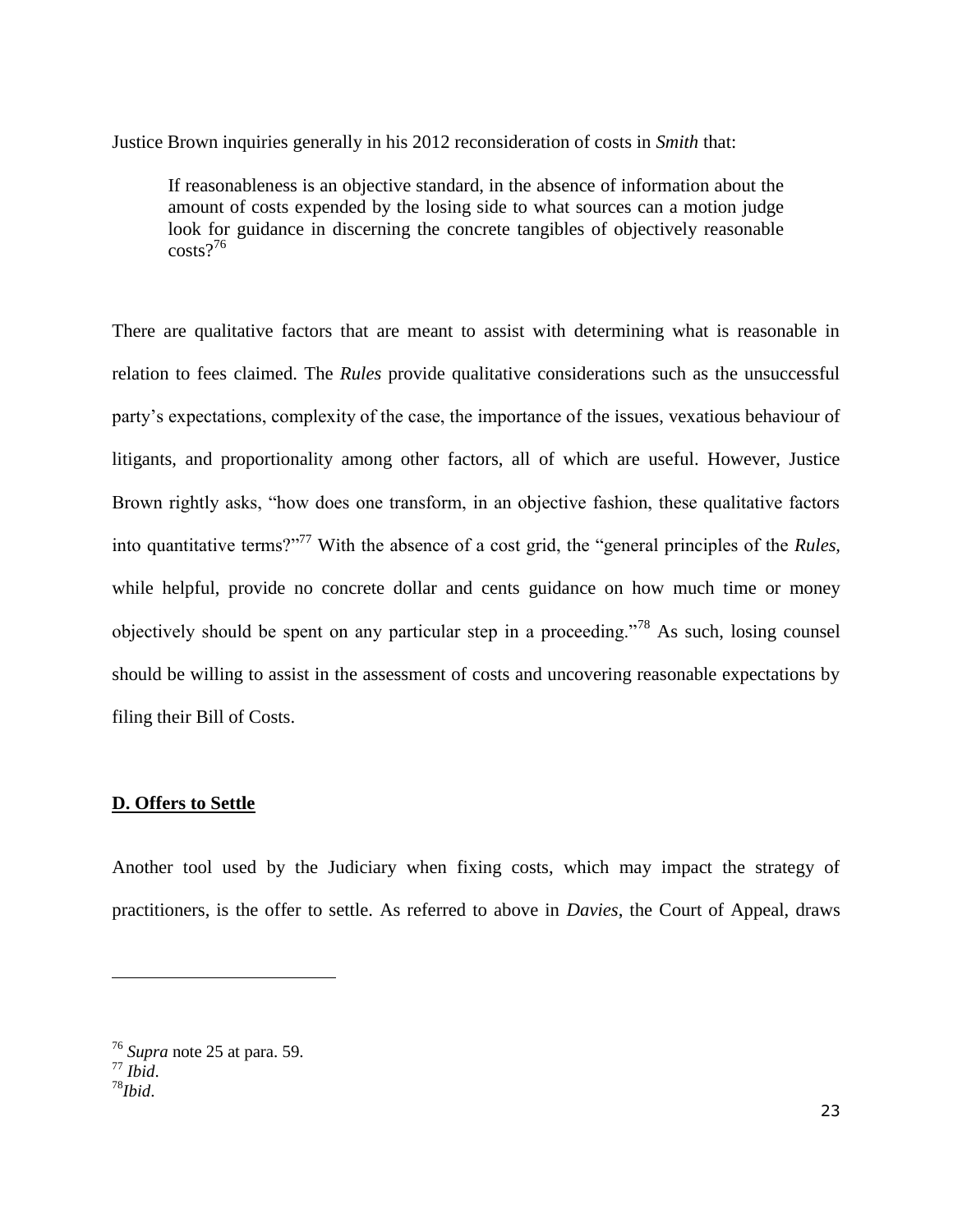attention to the notion that when determining the appropriate cost scale, a Rule 49 offer is a consideration that must be taken.<sup>79</sup>

There is some case law that suggests that Rule 49.10 should not apply to estate litigation matters because it is incompatible with the nature of estate litigation to apply a rule that is designed to encourage settlement of adversarial contentious proceedings.<sup>80</sup> For example, in a contested Will matter, where the mental capacity of the deceased testator is at issue, making an offer to settle, or acceptance, can appear incongruous with the positions of the parties.

Nevertheless, as in other areas of law, Rule 49 *does* apply in estate litigation, and it can have significant cost consequences. The Court of Appeal in *Davies* states that elevated costs are warranted when a reasonable offer to settle is made. <sup>81</sup> Offers to settle can be used as a determinative factor to justify an award on a substantial or full indemnity basis. Under the Rule 49 regime, should a party to a proceeding make an offer that meets the formal requirements, and the offer is rejected by the opposing party, cost consequences will likely follow "depending upon the result of the proceeding as measured against the terms of the offer.<sup>82</sup>

<sup>79</sup> *Supra* note 19 at para. 29.

<sup>80</sup> See the case of *Re Olenchuk Estate* (1991), 43 E.T.R. 146, 4 C.P.C. (3d) 6 at para. 13; *Perilli v. Foley Estate*, 2006 CanLII 9608 (ON SC) at para. 4.

<sup>81</sup> *Supra* note 19 at para 28 as cited in *Supra* note 16 at para 18.

<sup>82</sup> *Supra* note 16 at para. 22.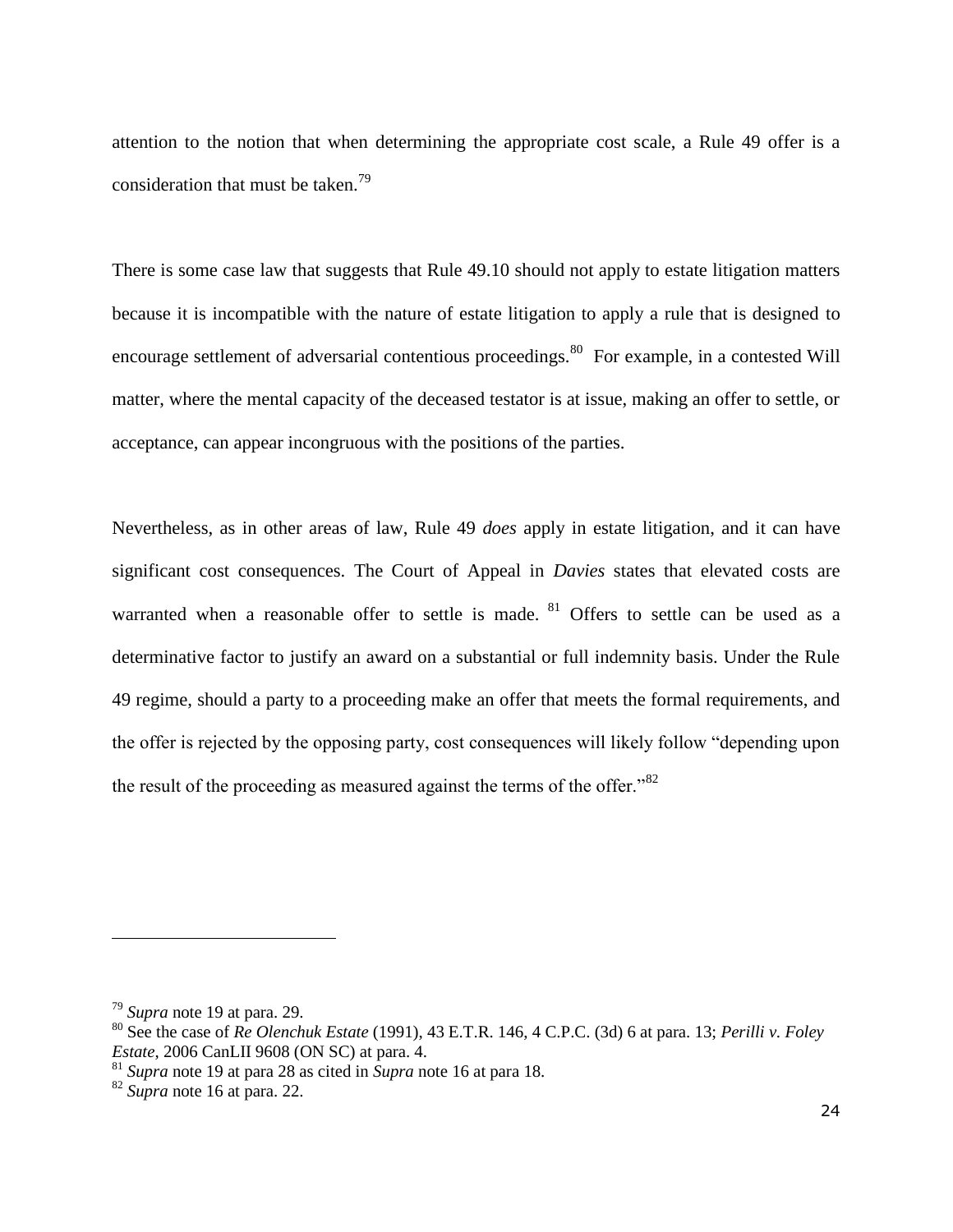In the Court of Appeal decision of *Cummings v. Cummings*, <sup>83</sup> Justice Blair supported Cullity J. in exercising his discretion to order that the parties bear their own costs. This case involved a dependant support claim against the estate of the deceased. During the analysis it was determined that a reasonable offer to settle had been made by the Respondents, but was rejected by the successful Applicants. This subsequently became a factor of consideration when determining the issue of costs. As such, the reasonableness of the rejection of a reasonable offer is a salient factor when assessing how to apportion costs awards in estate litigation.

Even absent a formal Rule 49 offer, courts continue to favour litigants who have their minds directed towards settlement, and this is taken to be a mitigating factor when determining costs. In *Stevens v. Fisher*,<sup>84</sup> Justice DiTomaso adjudicates a case involving a common law spouse who brought an application for support as a dependant against the deceased's estate. DiTomaso J. found that, in this case, it was not appropriate to award costs against the losing party personally stating:

Both parties reasonably believed that they had a good claim to the proceeds of the Group Life Insurance Policy. Both parties proceeded without the acrimony and rancour often found in these types of cases. Rather, each attempted to resolve the matter short of trial. Each attempted to co-operate with the other in order to place the issues before the court for ultimate determination.<sup>85</sup>

<sup>83</sup> *Cummings v. Cummings*, 2004 CanLII 9339 (ON CA).

<sup>84</sup> *Stevens v. Fisher* , 2013 ONSC 3112 (CanLII).

<sup>85</sup> *Ibid.* at para. 35.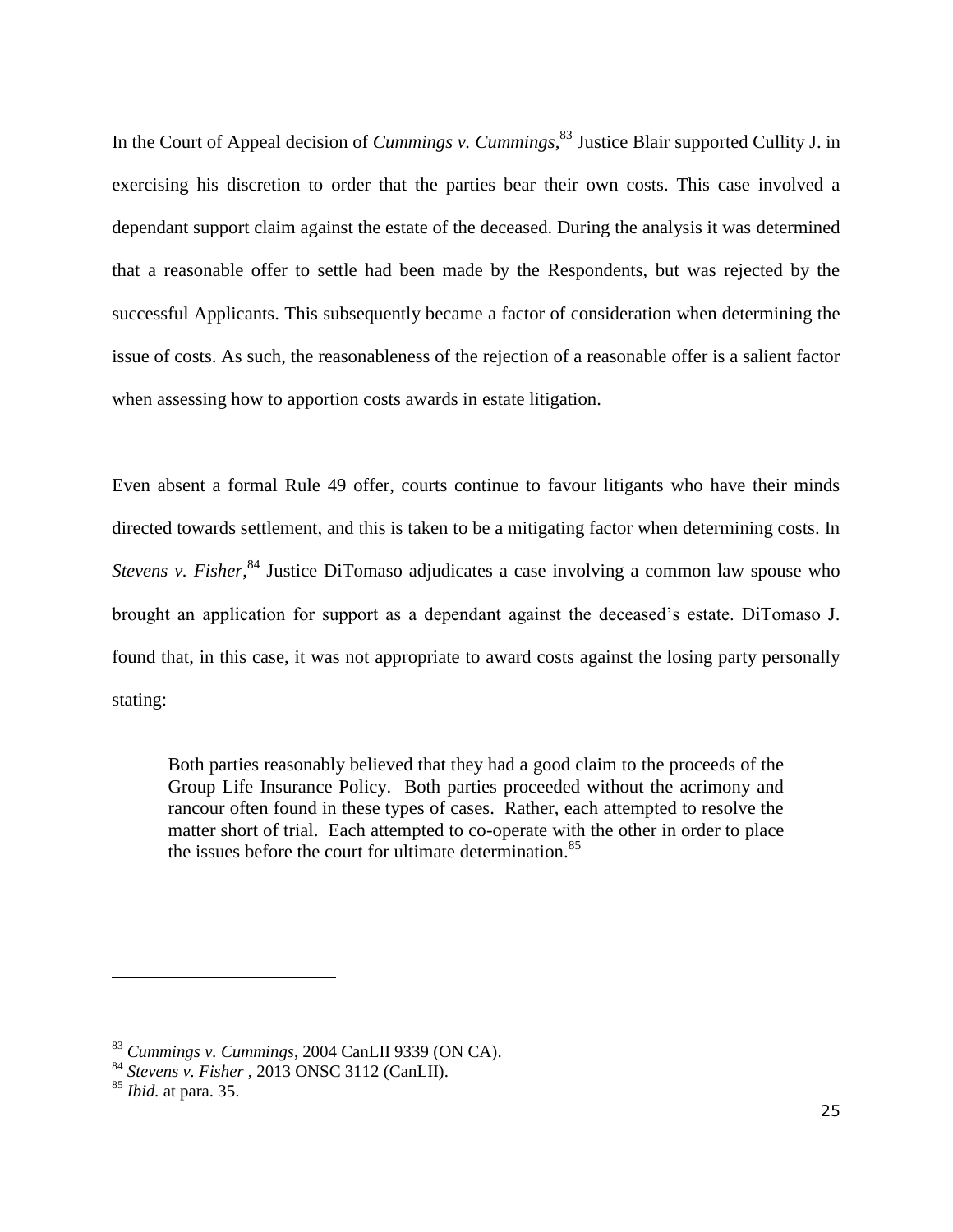Whether it be a formal offer to settle, or an attitude that is evident to the courts, attempting to truncate litigation will typically be taken as a positive consideration when apportioning costs.

## **SECTION V: PRACTICE ADVICE**

### **A. During Litigation**

While it may not seem like it while the adrenaline is running and you move through the court process – the content of your argument, behaviour, and reasonableness are being evaluated with a fine tooth comb. In a world with more transparency and a request for accountability, lawyers and their clients have to be aware of their position and conduct, because these factors will return at the conclusion of the proceeding.

When commencing litigation and filing a Notice of Objection, it is imperative to, as best one can, separate the very tangible emotions from the true facts. Launching claims out of emotionality, absent of logic, do not have positive cost consequences for the losing party. Lead with the strongest arguments and avoid the generic boilerplate pleadings.<sup>86</sup> Meanwhile, responding counsel should attempt to obtain particulars of pleadings from opposing counsel.<sup>87</sup> Both counsel should have a discussion about the cost implications of the matter. Additionally, counsel should attempt to employ ways to curb the litigation process; as such, motions for summary judgment, offers to settle and requests to admit may be appropriate avenues to take.

<sup>86</sup> *Supra* note 10 at page 21.  $^{87}$ *Ibid.*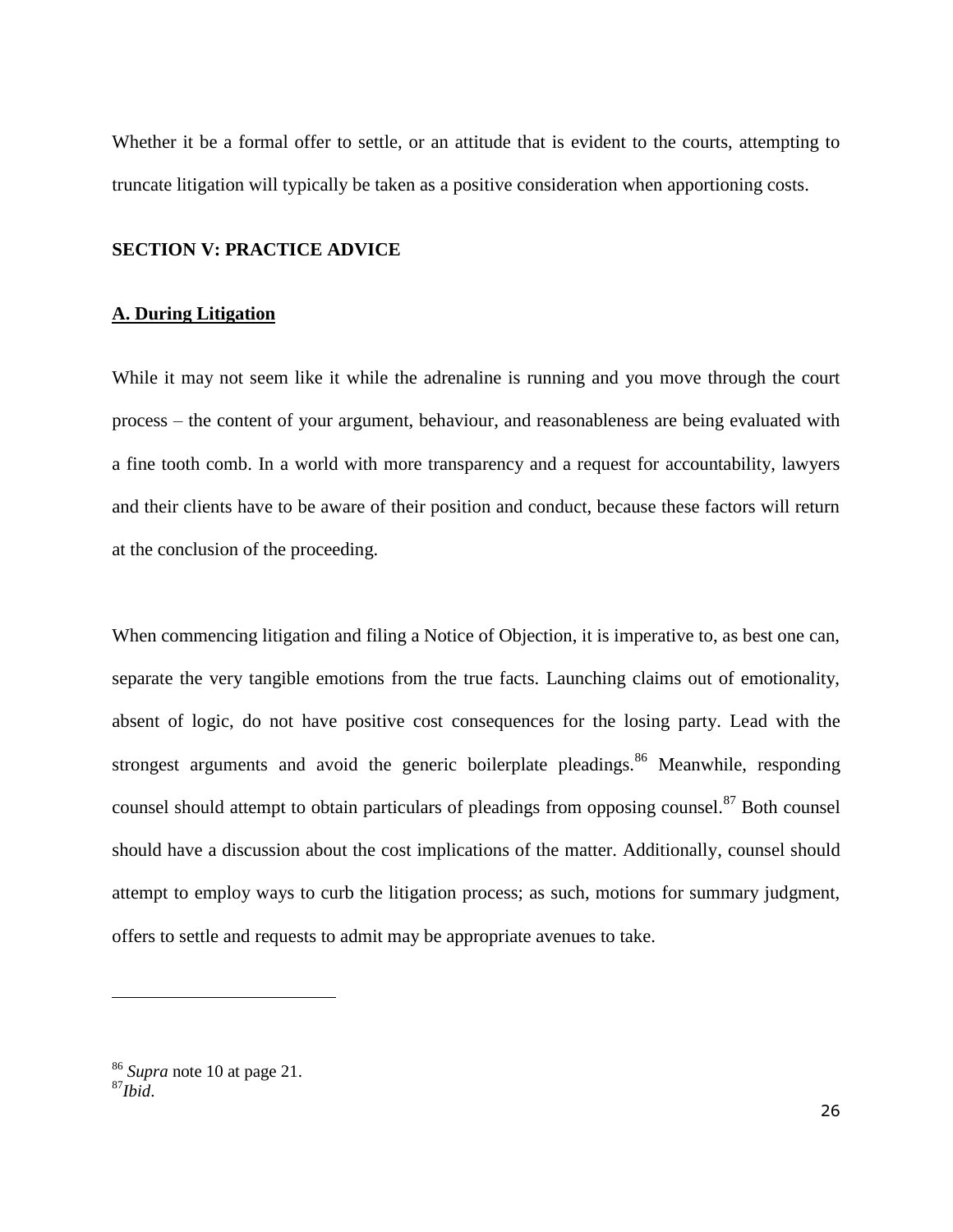When it comes to making cost submissions, it is important to take the time to construct something that is detailed, clear and accurate. All parties should submit a Bill of Costs, as it is a useful tool to the Judiciary when assessing the reasonable expectations of the losing party. Lastly, if counsel is given directions by the court as to the length of costs submissions, they ought to be strictly followed.<sup>88</sup>

#### **B. Managing the Solicitor-Client Relationship**

Lawyers should always follow best practices; writing a retainer letter to the client confirming the scope of the retainer and the hourly rates is key. Also, avoid acquiring any phantom clients. Report to your client on a consistent basis, and keep them abreast with the developments of the case as well as concerns. Where necessary, get the client to sign off, or give their written approval of offers or actions which could have large costs consequences. This is especially true if you have advised the client against a particular course of action.

Lawyers must have frank discussions with clients who want to proceed with litigation. Additionally, should a client wish to persist in the face of likely failure, it is imperative to control their expectations with reminders of the likelihood of success and explanations of the merits of the case. Importantly, the potential costs consequences that may befall them personally must be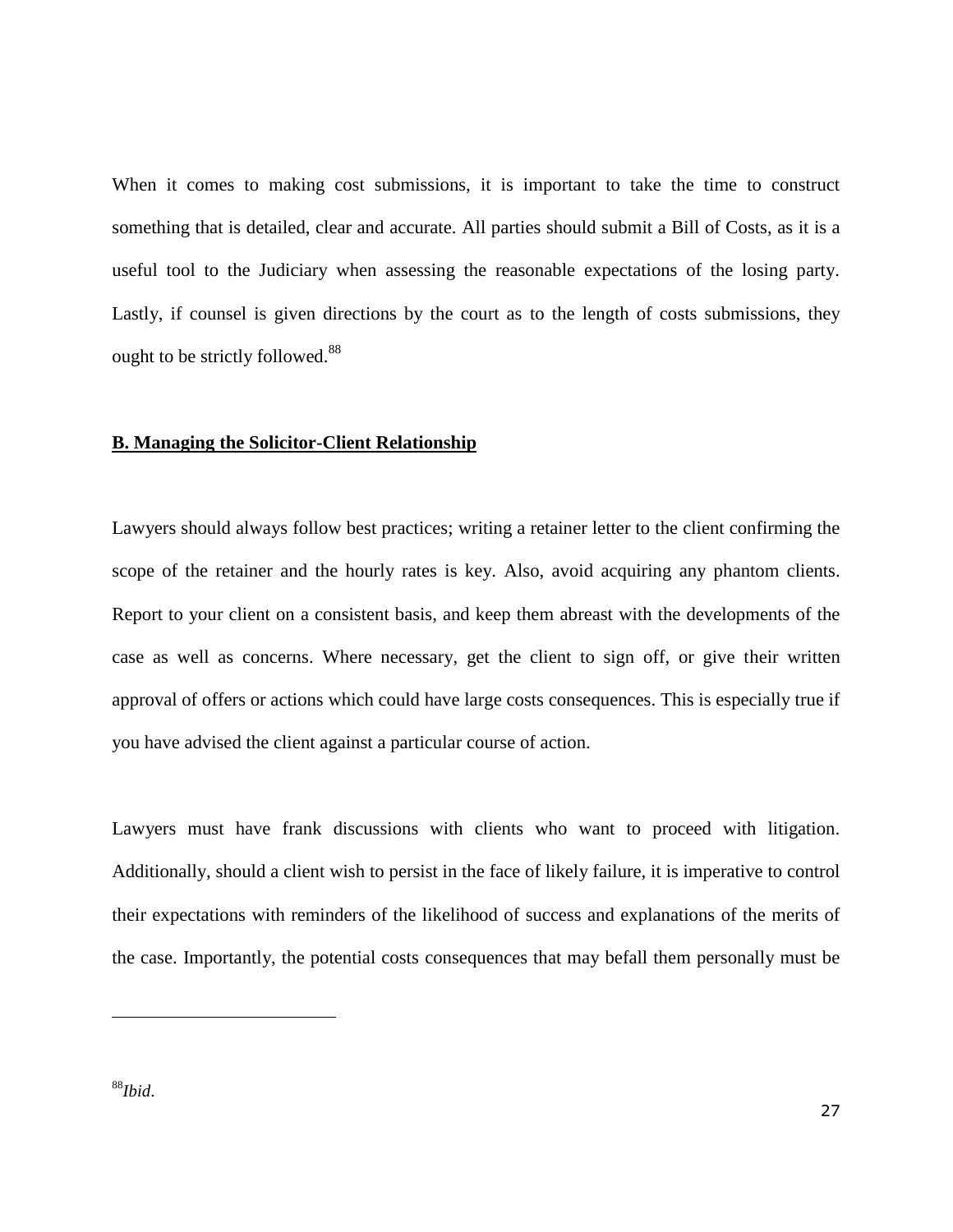explicitly outlined. The common understanding may be that costs are paid out of the estate, however, clients need to know the risk that they may be left financially accountable at the end of an unsuccessful stint in court.

Justice Brown in *Harris v. Leikin Group Inc* provides guidance to prospective litigants, stating that:

"[the] plaintiff should consider, with great care, which persons it wishes to bring into its lawsuit – how wide a net a plaintiff cases has concrete cost consequences [...] A plaintiff must reasonably expect that the greater the number of defendants it beings into a lawsuit, the more likely it will be that the resulting costs of all defendants will exceed significantly the costs incurred by the plaintiff."<sup>89</sup>

As such, counsel ought to explain to plaintiffs that they should be mindful of who is dragged into litigation, because should the complainant lose, they may be liable for the costs to the numerous defendants. This would likely result in the complainant being liable for costs which greatly exceed their own.

Furthermore, Justice Brown in his 2012 reconsideration of costs as directed by the Court of Appeal, in *Smith*, states that:

If one litigant puts in play a host of unreasonable issues, the other litigant cannot be tagged as acting unreasonably in simply responding fully to the issues raised by the other."<sup>90</sup> Essentially providing a reminder as to the essence of our system

<sup>89</sup> *Supra* note 57 at para. 64.

<sup>90</sup> *Supra* note 25 at para. 50.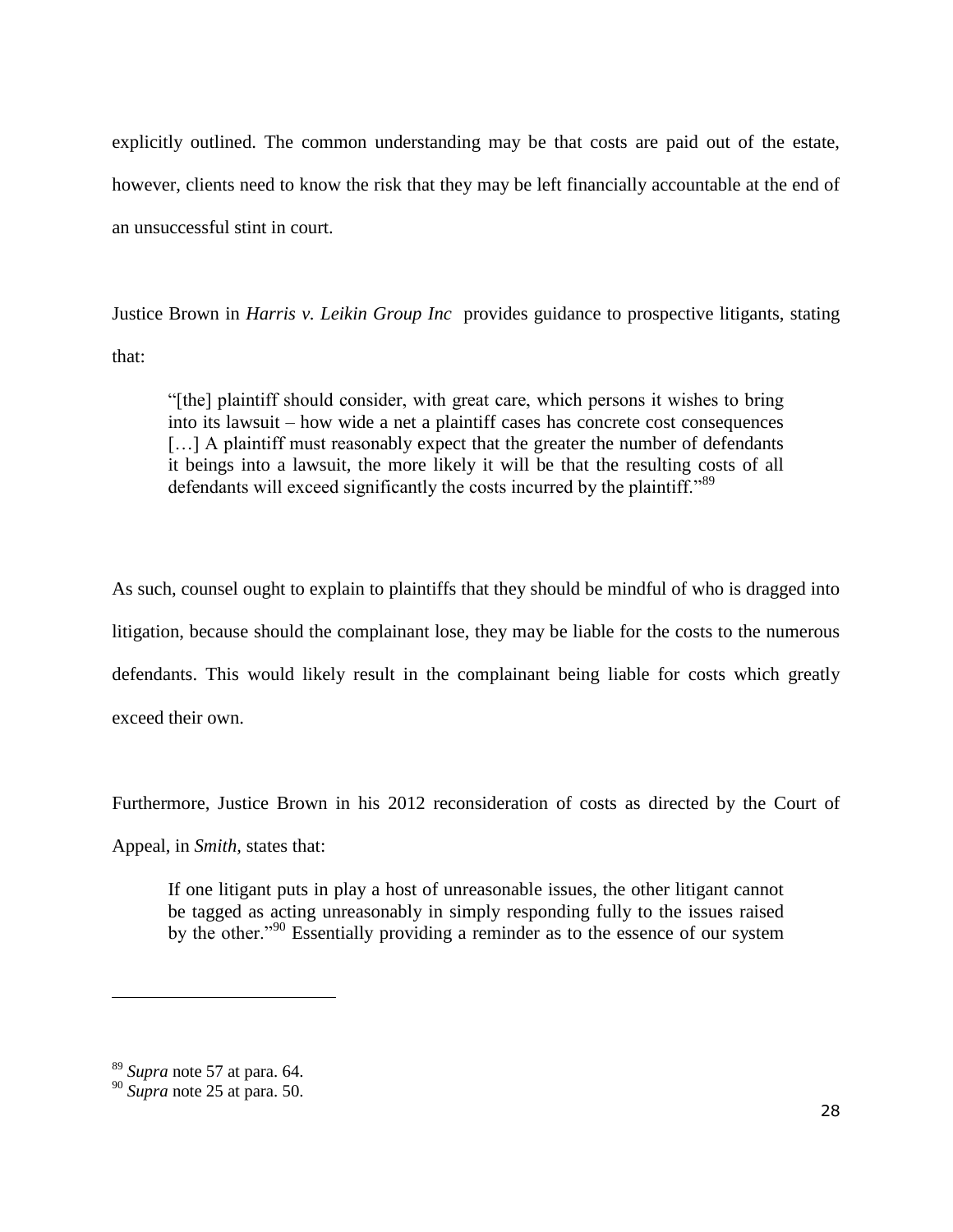he says that "in an adversarial litigation system, one usually responds to all issues raised by the other side. $91$ 

The risks as discussed, and the costs that may be involved should be set out in a letter to the client. Constantly re-evaluating strategy is key to effective and efficient practice. Counsel should not rigorously litigate every possible issue, but rather strategically choose where to engage their best efforts.

As far as dealing with opposing counsel, sharp practice should always be avoided along with the pitfall of becoming a 'hired gun.' If it is clear that opposing counsel is being unreasonable and furthering litigation unnecessarily, set out in a letter your views, including the foundation of those views. In the letter, you should state that you will be seeking costs on a higher scale. However, keep in mind that this can be risky; for example if you informed opposing counsel that you will be seeking substantial indemnity, and *you* lose and try to argue that the costs scale should be partial indemnity, you will appear inconsistent and damage your credibility.

Resource management is also an area that practitioner should turn their minds to. Lawyers should be "delegating down the staffing pyramid as many tasks as it reasonably can" as it can help to maintain proportionality.<sup>92</sup> Splitting the tasks among associates of senior and junior levels can promote efficiency as well as minimize the pecuniary impact of litigation. At the same time, while splitting the tasks is prudent, having too many lawyers on the file opens you up to

<sup>92</sup> *Supra* note 57 at para 39.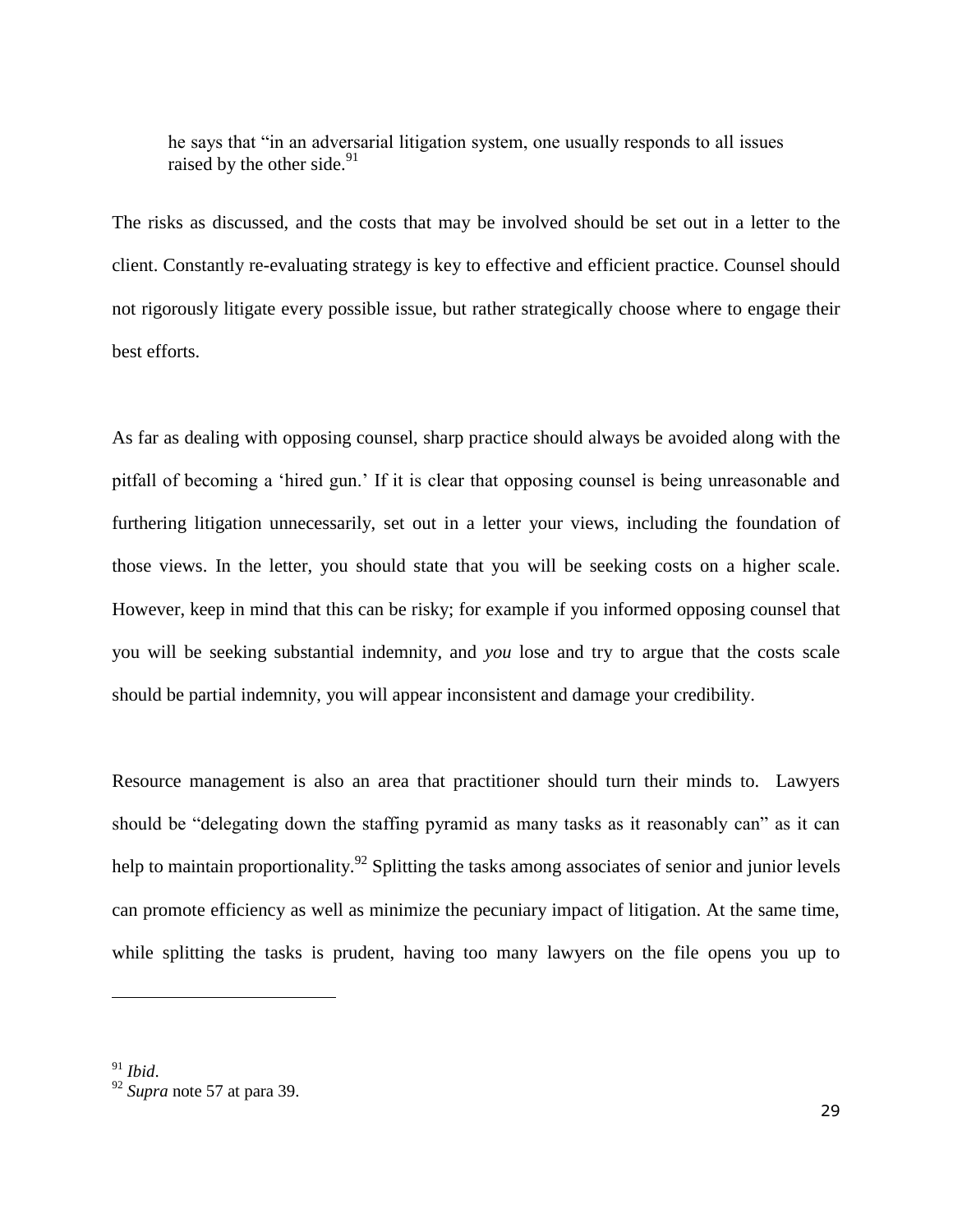criticisms of over-lawyering the matter. For example, utilizing 5 articling students in a relatively straight-forward matter, for a brief amount of time, may not be the wisest way to delegate work.

#### **SECTION VI: CONCLUSION**

Costs are a fundamental piece of the estate litigation puzzle. Fixing costs is a discretionary, rather than mechanical exercise and one that requires careful consideration. Since the traditional costs approach has been superseded by the so-called "losers pay" approach, costs are becoming a new battleground after the war.

You should attempt to minimize the behaviour of their clients that would breed disdain from the judiciary, namely, unreasonableness and reprehensible behaviour. Advising clients in this regard, in this particular area of law where emotions can run high, is vastly important. Lawyer must use the realities of the foregoing costs decisions to assist in their advising of clients to help minimize cost consequences and maximize efficiency. The conduct of client and counsel cannot be understated as they play a large role in determining costs awards.

Additionally, in seeing factors utilized in the cost analysis, lawyers can continue to advocate for their clients, while being mindful of the large extent to which proportionality, reasonable expectations, and offers to settle are relevant at the conclusion. Through being mindful of the cases referenced in this paper, as well as the germane factors, counsel can tailor their approach to minimize their clients and their own financial exposure at the conclusion of proceedings.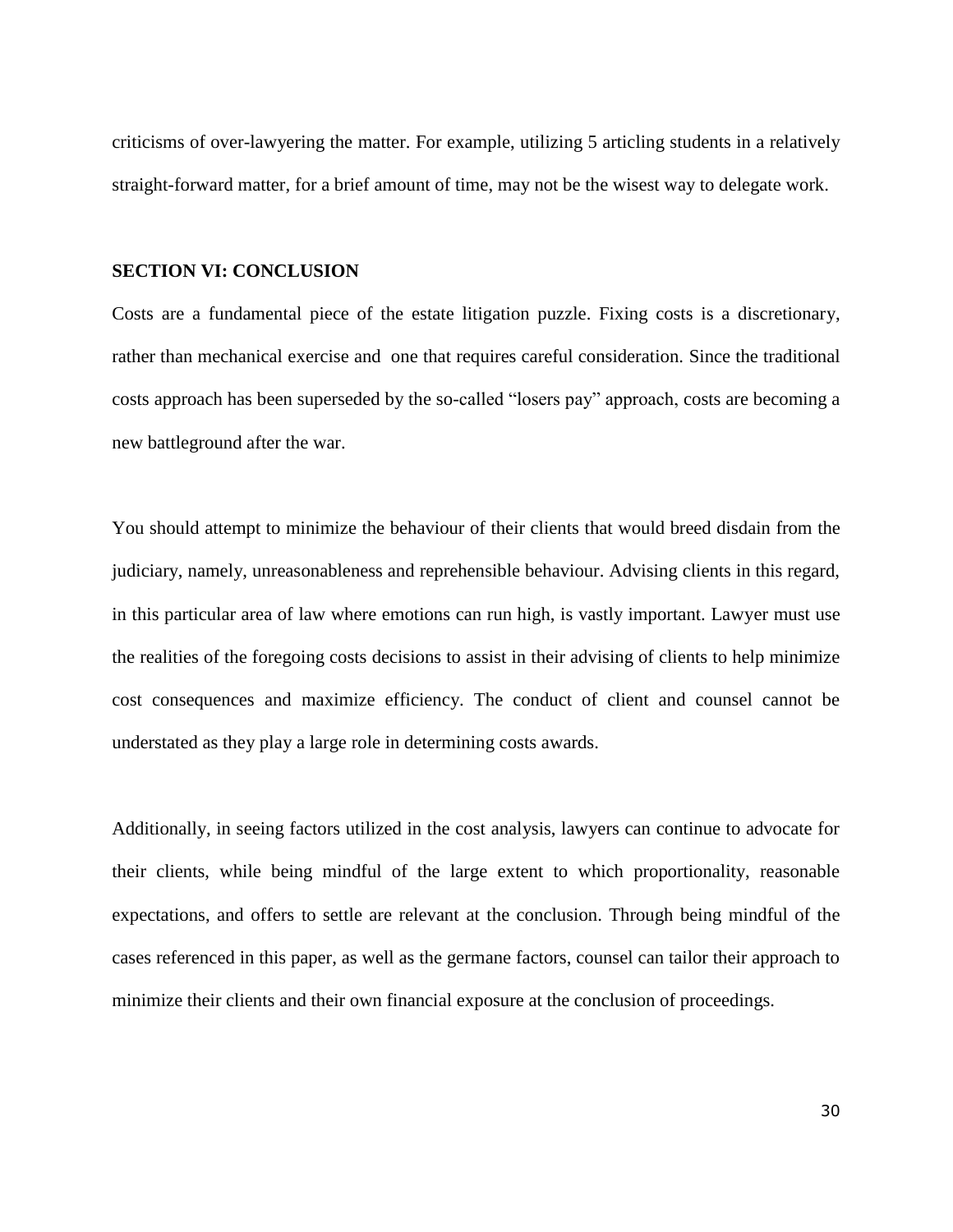While costs are determined at the end, they should not be left until that moment for consideration by counsel. From the inception of litigation, costs should be a reoccurring factor that is revisited continuously throughout. Estate practitioners should advocate zealously for their clients, but also inform them of the financial risks and pitfalls of their positions. Many times, litigants want to proceed on a principled basis, and it is the lawyers' role to advise that sometimes a principled position devoid of logic and evidence can result in large financial penalties.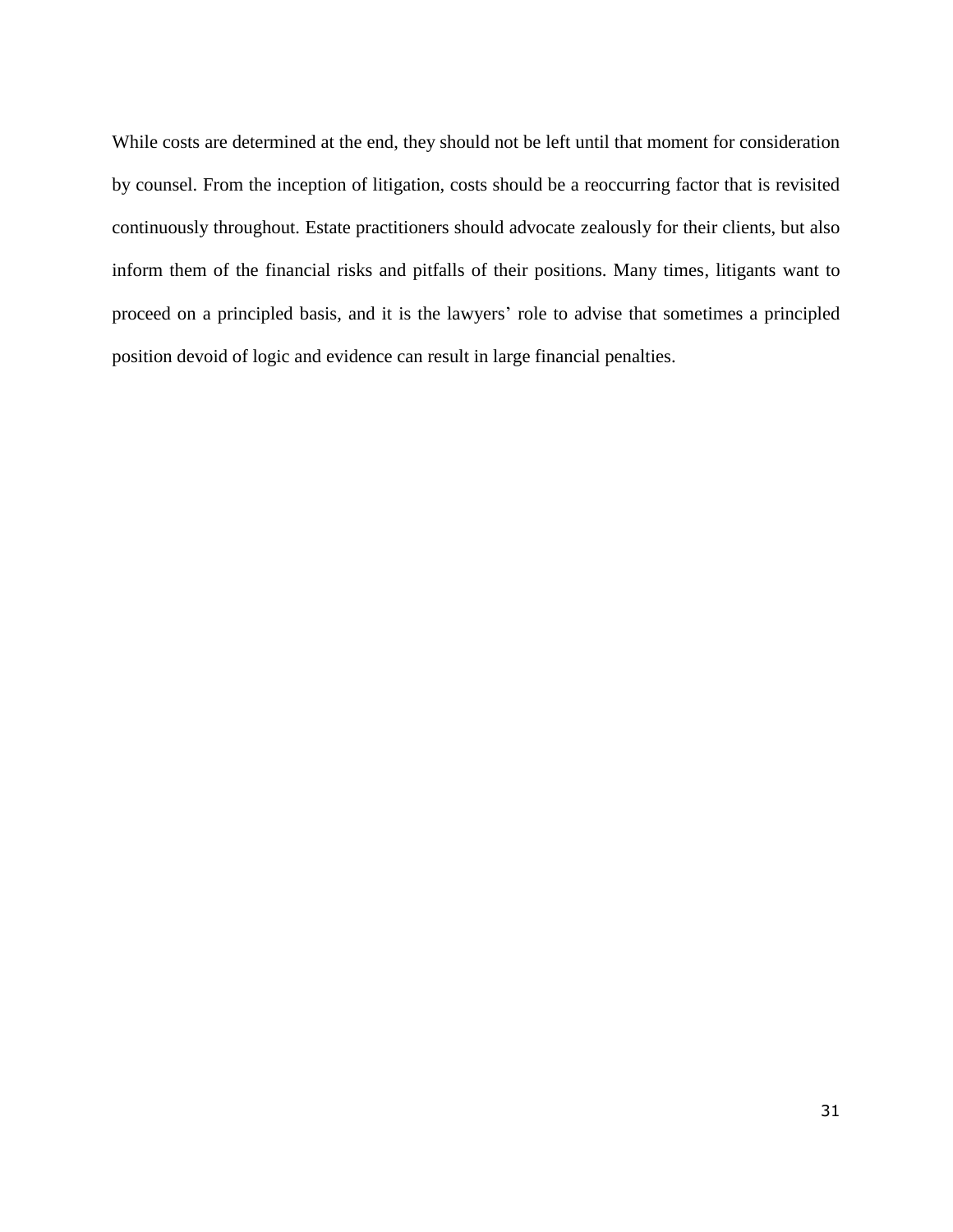## **LIST OF AUTHORITIES**

## LEGISLATION:

*Courts of Justice Act*, R.S.O. 1990, CHAPTER C.43. *Rules of Civil Procedure*, R.R.O. 1990, Reg. 194. *Substitute Decisions Act*, 1992, S.O. 1992, CHAPTER 30.

## JURISPRUDENCE:

*Apotex v. Egis Pharmaceuticals,* (1991), 4 O.R. (3d) 321 (Ont. C.J.). *Boucher v. Public Accountants Council,* 2004 CanLII 14579 (ON C.A.). *Carleton v. Beaverton Hotel Reflex*, (2009), 96 O.R. (3d) 391 (Div. Ct.). *Cimmaster Inc. v. Piccione (c.o.b. Manufacturing Technologies Co.)* 2010 ONST 846. *Cummings v. Cummings*, 2004 CanLII 9339 (ON CA). *Davies v. Clarington (Municipality) (2009),* 100 O.R. (3d) (C.A.)., 2009 ONCA 722 (CanLII). *Galganov v. Russell (Township),* 2012 ONCA 410 (CanLII). *Harris v. Leikin Group Inc*., 2013 ONSC 3300. *Kaptyn v. Kaptyn*, 2011 ONSC 542 (CanLII). *Kaptyn Estate (Re.),* 2012 ONSC 3766. *McDougald Estate v. Gooderham*, 2005, CarswellOnt 2407, 17 E.T.R. (3d) 36 (Ont. C.A.) *Miksche Estate v. Miksche*, 2009 CanLII 60409 (ON SC). *Miksche Estate v. Miksche* 2009 CarswellOnt 6770. *Mitchell v. Gard* (1863), 3 Sw. & Tr. 275, 164 E.R. 1280. *Perilli v. Foley Estate*, 2006 CanLII 9608 (ON SC). *Pytka v. Pytka,* 2010 ONSC 6406; CarswellOnt 8659. *Re Olenchuk Estate* (1991), 43 E.T.R. 146, 4 C.P.C. (3d) 6. *Salter v. Salter Estate*, 2008 CarswellOnt 4902. *Salter v. Salter Estate*, 2009 CanLII 28403 (ON S.C.). *Smith v. Rotstein*, 2010 ONSC 2117 (CanLII). *Smith v. Rotstein*, 2010 ONSC 4487 (CanLII). *Smith Estate v. Rotstein* 2011 ONCA 491 (CanLII). *Smith v. Rotstein*, 2012 ONSC 4200 (CanLII). *Spiers v. English*, [1907] P. 122. (Eng. P.D.A.). *Teffer v. Schaefers,* 2009 CanLII 21208 (ON .S.C.). *Teffer v. Schaefers*, 2008 CanLII 46929. *The Estate of John Johannes Jacobus Kaptyn,* (2008), 43 E.T.R. (3d) 219 (Ont. S.C.J.). *Stevens v. Fisher*, 2013 ONSC 3112 (CanLII). *Young v. Young*, 1993 CanLII 34 (SCC), [1993] 4 S.C.R. 3. *Zandersons Estate (Re*), 2011 ONSC 6755 (CanLII).